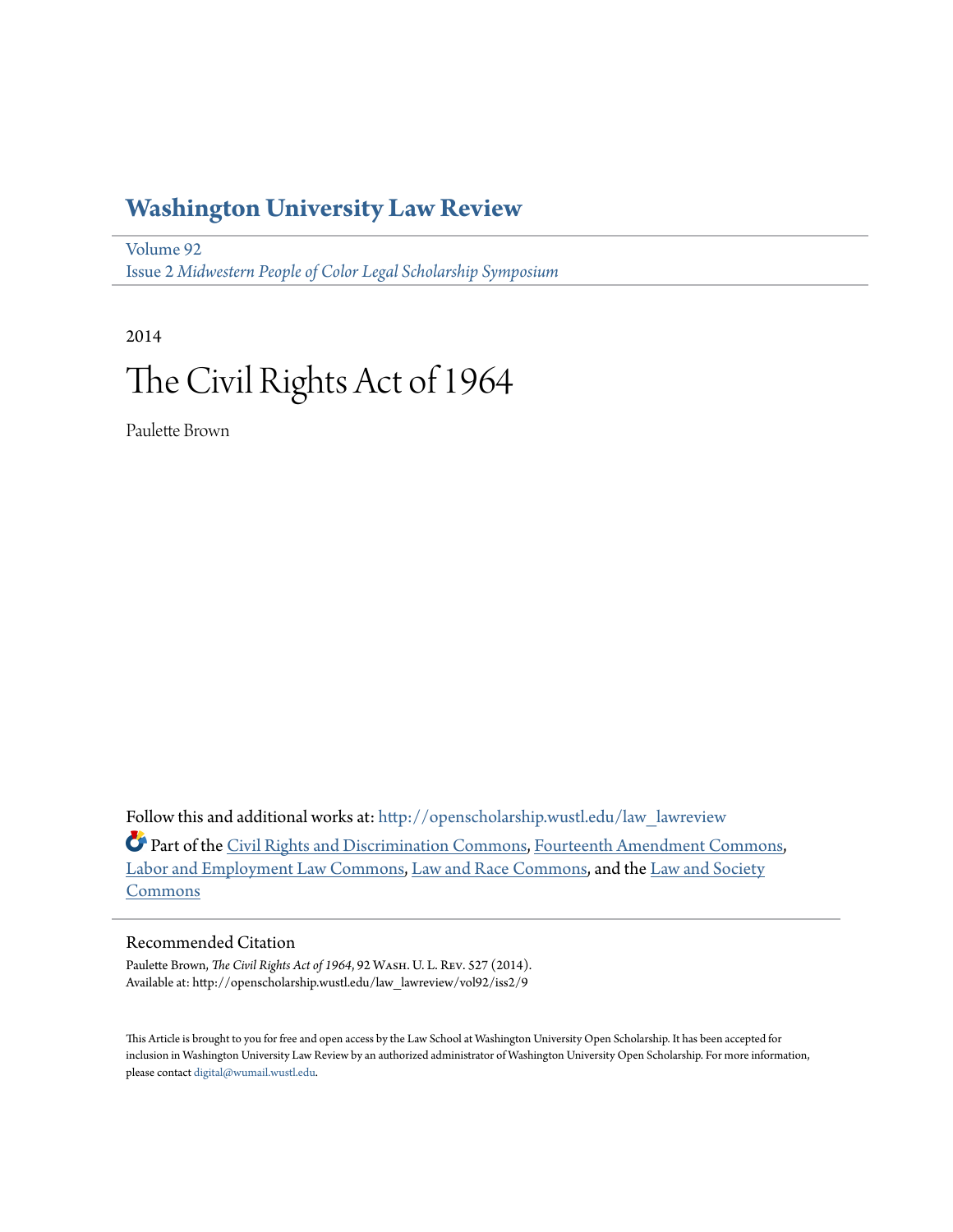# **THE CIVIL RIGHTS ACT OF 1964**

# **PAULETTE BROWN**

#### <span id="page-1-2"></span>**INTRODUCTION**

In early 1963, Dr. Martin Luther King, Jr. led what would become known as the "Birmingham Campaign" with the Southern Leadership Conference in which confrontations between protestors and police were widely publicized.<sup>1</sup> Protesters included elementary school students who would be seen worldwide on television being hosed with high-pressure water hoses and attacked by police dogs. $^{2}$  1963 and 1964 saw sit-ins at lunch counters such as the Woolworth's and wade-ins at pools in places like St Augustine, Florida. These confrontations were televised and brought the Civil Rights movement into the American home.

In June 1963, Medgar Evers, the civil rights leader, was shot in the back while entering his home. In September 1963, four little girls died in the bombing of the 16th Street Baptist Church in Birmingham, Alabama. President John F. Kennedy, who had long struggled with the moral issue of civil rights, addressed the nation about the topic of civil rights on June 11, 1963, declaring that "[t]hose who do nothing are inviting shame as well as violence [and t]hose who act boldly are recognizing right as well as reality."<sup>3</sup> From this era of protest and violence was born the Civil Rights Act of 1964 (the "Act"). $4$  Now fifty years later we reflect on the Act's promise, whether the promise of the Act has been fulfilled and for whom, and consider the future of the Civil Rights Act of 1964.

<span id="page-1-1"></span><span id="page-1-0"></span>On June 19, 1963, President Kennedy sent a Civil Rights Act to Congress.<sup>5</sup> The bill sent by President Kennedy sought to address discrimination in public places but refrained from addressing discrimination in employment.<sup>6</sup> Also, President Kennedy's bill did not

President elect, American Bar Association; Partner, Locke Lord Edwards LLP. J.D., Seton Hall University School of Law; B.A., Howard University.

<sup>1.</sup> Gerald N. Rosenberg, The 1964 Civil Rights Act: The Crucial Role of Social Movements in the Enactment and Implementation of Anti-Discrimination Law, 49 ST. LOUIS U. L.J 1147, 1150 (2004).

<sup>2.</sup> *Id.*

<sup>3.</sup> President John F. Kennedy, Report to the American People on Civil Rights (June 11, 1964) (transcript available at http://www.jfklibrary.org/Asset-Viewer/LH8F\_0Mzv0e6Ro1yEm74Ng.aspx). 4. Pub. L. No. 88-352, 78 Stat. 241(1964).

<sup>5.</sup> H.R. Res. 7152, 88th Cong. (1963).

<sup>6.</sup> Francis J. Vaas, *Title VII: Legislative History*, 7 B.C. INDUS. & COM. L. REV. 431, 434 (1966).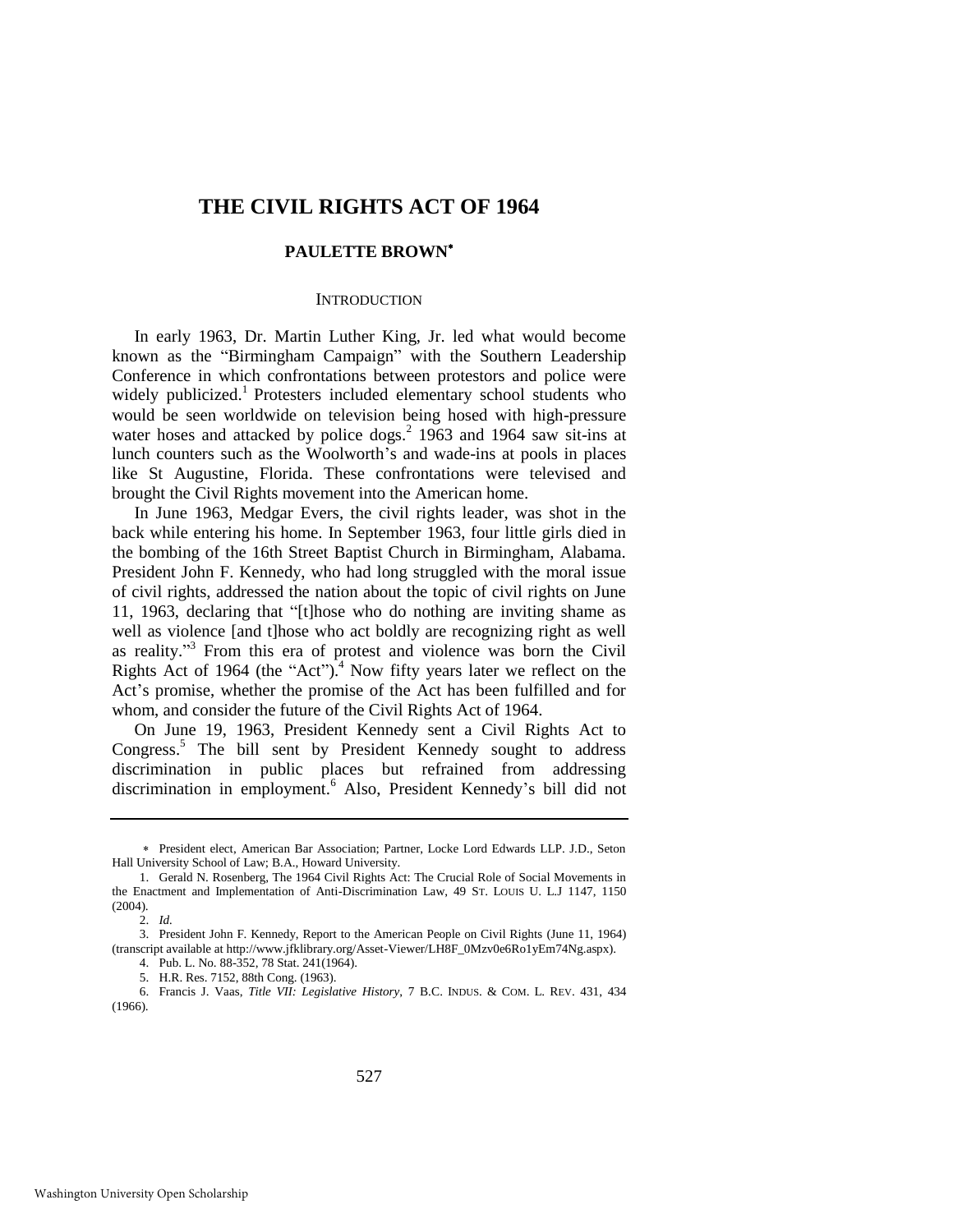contemplate gender equality. Title VII as originally introduced in the House of Representatives merely authorized a Commission on Equal Employment Opportunity, which would have the powers "to prevent discrimination on the ground of race, color, religion or national origin in Government employment."<sup>7</sup>

Title VII of the equal employment provision of the Civil Rights Act of 1964 took shape over a long amendment and debate process. Gender equality was added only two hours before a vote on the Act, and was only included as means of derailing it. $8$  This last minute addition has significantly shaped the application of the Act over the course of the past 50 years.

Fifty years after the enactment of the Civil Rights Act of 1964, some parallels can be drawn between the debates and amendments that shaped the Act and the controversy surrounding the Supreme Court's decision in 2013, in which it significantly reshaped provisions for voting equality hard fought for in the debates of 1964 and 1965 and the Voting Rights Act of 1965—the progeny to the Civil Rights Act of 1964.

Periodically, we pause to reflect on great moments in history such as the enactment of the Civil Rights Act of 1964. In 2014, fifty years after the enactment of the Act, which sought to end segregation in public places and ban employment discrimination on the basis of race, color, religion, sex and national origin, we must reflect and ask—has the Civil Rights Act of 1964 lived up to its promise?

In many ways the promise of the Act has been realized in areas likely not visualized by its framers. For example, it has provided the legal basis for advancement with respect to sexual orientation discrimination and disability discrimination. The Equal Employment Opportunity Commission ("EEOC") established by the Civil Rights Act of 1964 has received and investigated nearly a million charges of employment discrimination in the last decade.<sup>9</sup> At the same time, efforts to bring about racial equality through such means as affirmative action have been curtailed, and in many ways the reach of the Civil Rights Act of 1964 has been slow with respect to its original promise of racial equality. We need not go further than our own profession of law, which has experienced painfully slow and at times nonexistent increases in diversity and inclusion. The American Lawyer has discussed the "Diversity Crisis" in

<sup>7.</sup> *Id.* (internal quotation marks omitted).

<sup>8.</sup> *Id.* at 441–42.

<sup>9.</sup> *Charge Statistics FY 1997 Through FY 2013*, EEOC, http://www.eeoc.gov/eeoc/statistics/ enforcement/charges.cfm (last visited Dec. 6, 2014).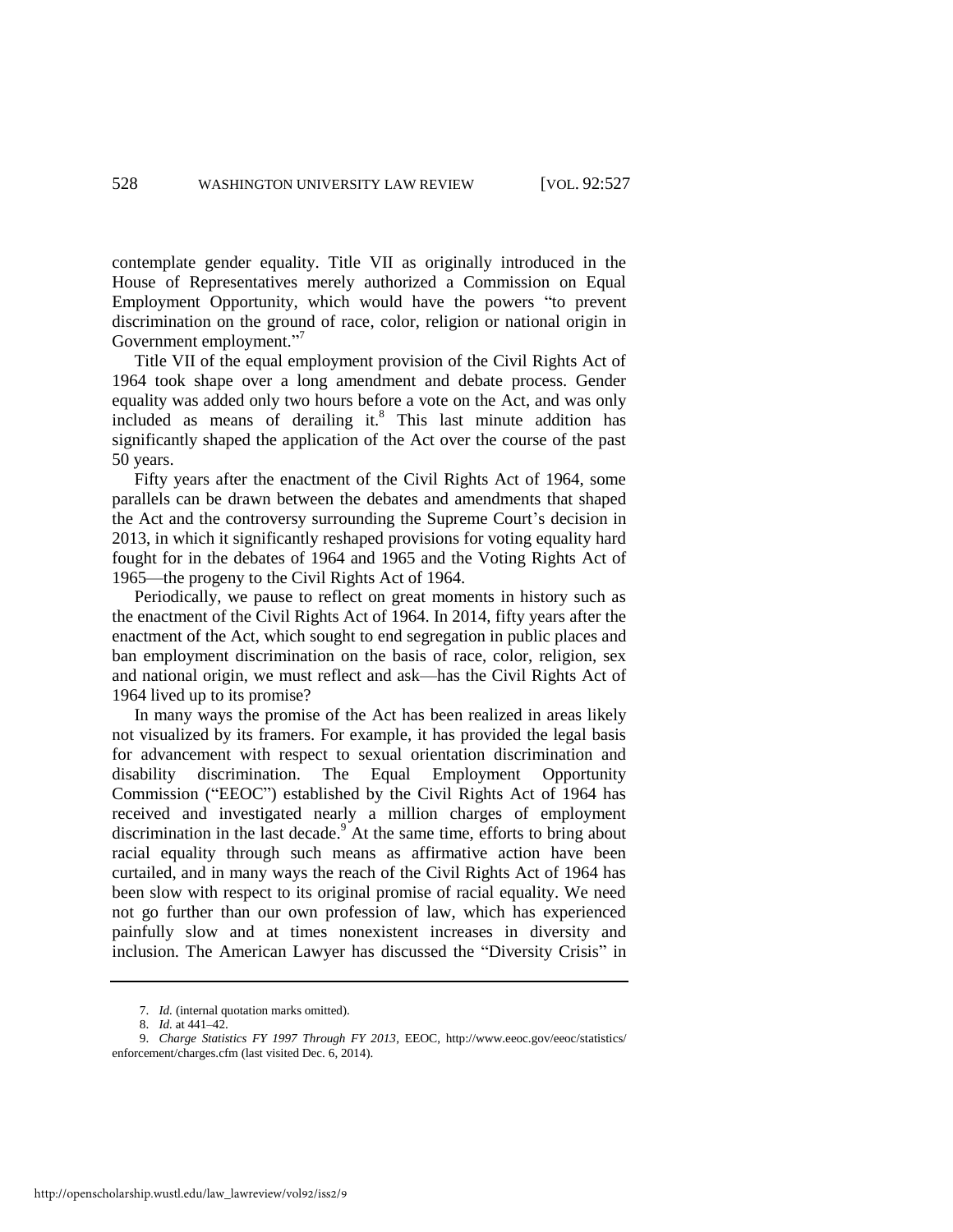<span id="page-3-0"></span>big law firms across the nation.<sup>10</sup> "More than a quarter century after the first national efforts to boost the presence of black lawyers at large firms, African-American partners" remain rare at most firms, notwithstanding the fact that large firms have "more than doubled in size in the past two decades."<sup>11</sup>

It is in this light that this Article examines the path that led to the Civil Rights Act of 1964, particularly legislation on civil rights and the inclusion of antidiscrimination in employment provisions; looks to the promise of the Act and its expansion; and finally asks whether the promise of the Civil Rights Act of 1964 has been realized in the area it most clearly targeted—racial discrimination. Part I of this Article discusses federal legislation on civil rights leading up to the Civil Rights Act of 1964, specifically, the Civil Rights Acts of 1866 and 1957. Part II focuses on the Act, discussing the atmosphere in which the Act was proposed by President Kennedy and ushered through Congress by President Lyndon Johnson. Part II also includes a synopsis legislative history of Title VII focusing on the unintended manner in which "sex" was added to the Act. Part III discusses the expansion of the Civil Rights Act of 1964 into areas not forecasted in President Kennedy's vision, and how these populations have benefitted from the Act. Part III also looks at the Act's effect on racial discrimination through the lens of diversity and inclusion in the legal profession and discusses ways in which the promise of the Civil Rights Act of 1964 has not been realized with respect to racial equality in employment. Part IV concludes by looking prospectively to the next fifty years and proposing steps that can be taken to better fulfill the promise of the Civil Rights Act of 1964.

# I. FEDERAL LEGISLATION ON CIVIL RIGHTS LEADING TO THE CIVIL RIGHTS ACT OF 1964

# *A. Civil Rights Act of 1866*

The Civil Rights Act of 1866, "An Act to protect all Persons in the United States in their Civil Rights, and furnish the Means of their Vindication," marked the first time Congress legislated on the issue of

<sup>10.</sup> Juliet Triedman, *The Diversity Crisis: Big Firms' Continuing Failure*, THE AMERICAN LAWYER (May 29, 2014), http://www.americanlawyer.com/id=1202656372552/The-Diversity-Crisis% 3A-Big-Firms'-Continuing-Failure.

<sup>11.</sup> *Id.*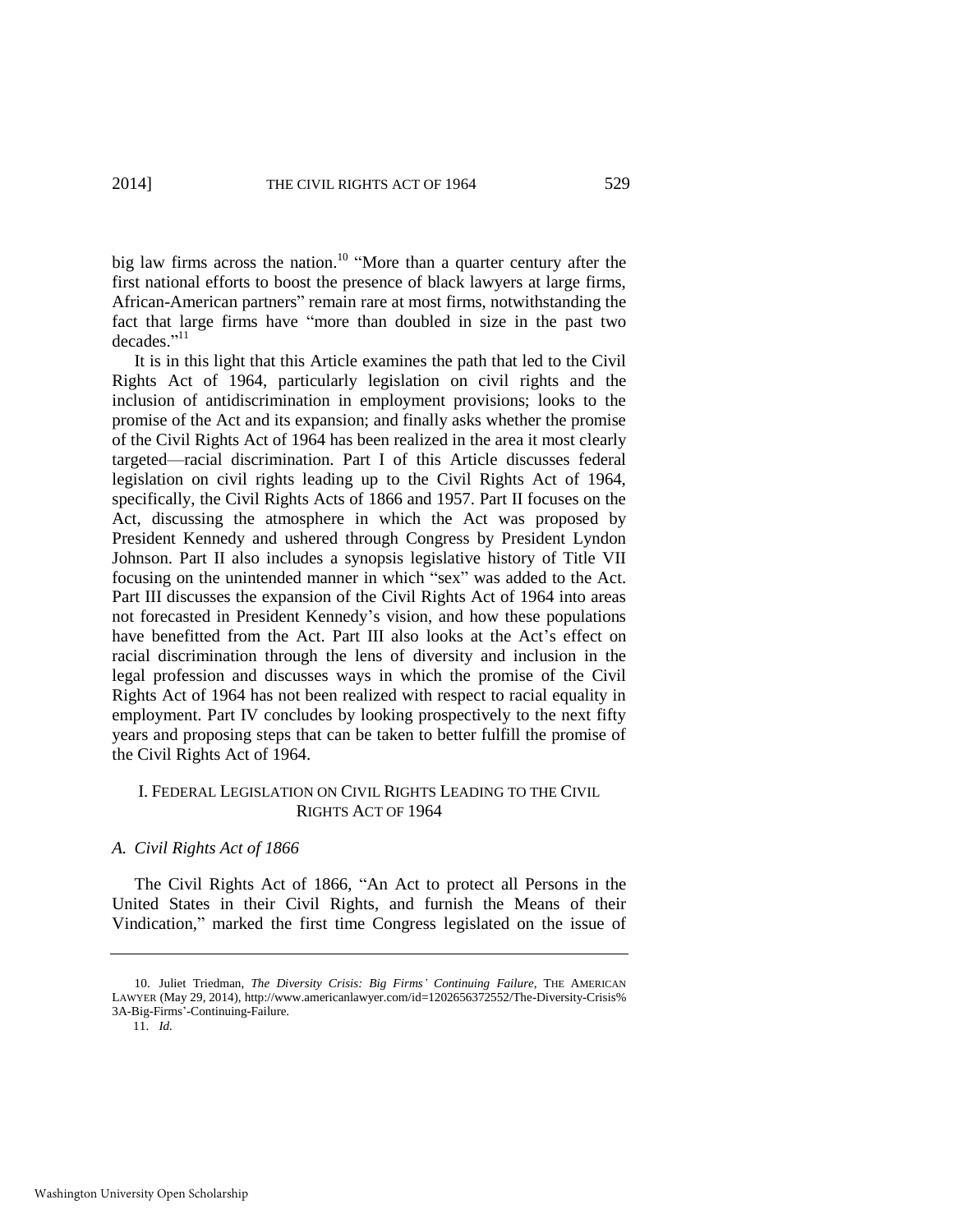civil rights.<sup>12</sup> It was enacted on the heels of the Thirteenth Amendment, which abolished slavery, and in response to the "Black Codes"—state legislation, which placed restrictions on the activities and movement of freed slaves. "Black Codes" essentially circumvented the Thirteenth Amendment<sup>13</sup> to the extent that the "freedom" granted to slaves under the amendment was meaningless. It is in this light that the Civil Rights Act of 1866 was enacted. The debate in the Senate and House centered on the statute's broad language. Interestingly, this emphasis on broad language and application was also prominent in the congressional debate preceding the Civil Rights Act of 1964.

The Civil Rights Act of 1866 did several important things which were impactful to the Civil Rights Act of 1964. The Civil Rights Act of 1866 overturned the Supreme Court's 1857 decision in *Dred Scott v. Sandford*,<sup>14</sup> by declaring that all persons born in the United States, with the exception of non-tax paying Native Americans, were citizens of the United States. The *Dred Scott* Court had held that only Congress could confer citizenship and that Article II of the Constitution did not confer such citizenship to slaves.<sup>15</sup> Through the Civil Rights Act of 1866, Congress finally conferred the citizenship the *Dred Scott* Court had discussed.

Civil rights cases under the Civil Rights Act of 1866 have been prosecuted well past the enactment of the Civil Rights Act of 1964 in areas such as housing discrimination, $16$  racially discriminatory policies in  $schools<sup>17</sup>$  and employment, specifically, with respect to racial harassment.<sup>18</sup>

Section 1981 of the Civil Rights Act of 1866 provides in relevant part that:

All persons within the jurisdiction of the United States shall have the same right in every State and Territory to make and enforce contracts, to sue, be parties, give evidence, and to the full and equal

<sup>12. 14</sup> Stat. 27-30 (1866).

<sup>13.</sup> The Thirteenth Amendment states:

Section 1. Neither slavery nor involuntary servitude, except as a punishment for crime whereof the party shall have been duly convicted, shall exist within the United States, or any place subject to their jurisdiction.

Section 2. Congress shall have power to enforce this article by appropriate legislation. U.S. Const. amend. XIII.

<sup>14. 60</sup> U.S. 393 (1857).

<sup>15.</sup> *Id.* at 405.

<sup>16.</sup> *See, e.g.*, Jones v. Alfred H. Mayer Co., 392 U.S. 409 (1968).

<sup>17.</sup> *See, e.g.*, Runyon v. McCrary, 427 U.S. 160 (1976).

<sup>18.</sup> *See, e.g.*, Patterson v. McLean Credit Union, 491 U.S. 164 (1988).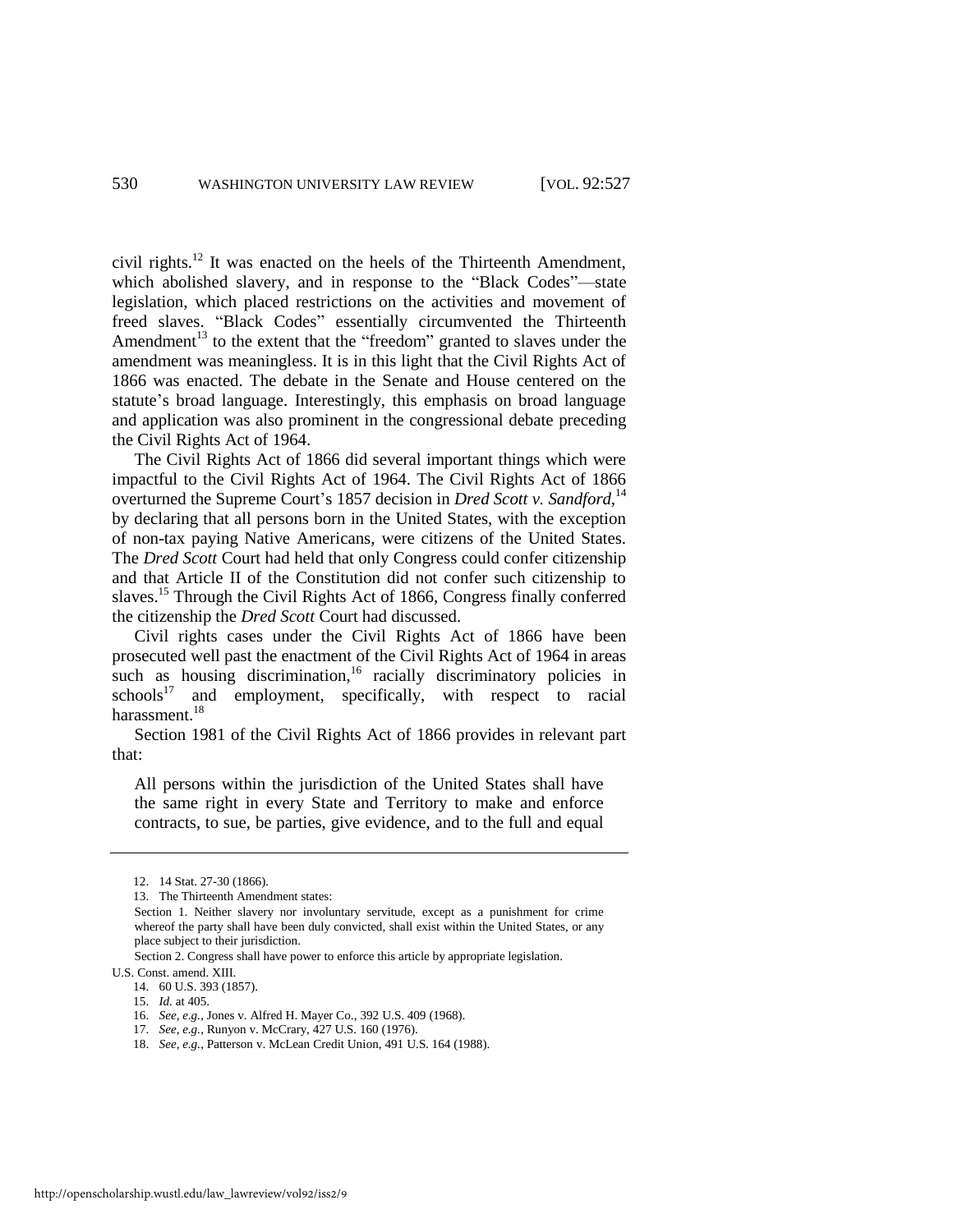benefit of all laws and proceedings for the security of persons and property as is enjoyed by white citizens, and shall be subject to like punishment, pains, penalties, taxes, licenses, and exactions of every kind, and to no other.

*Runyon v. McCrary* held that the prohibition on racial discrimination extended to private schools, noting that it has been long held that the Civil Rights Act of 1866 "prohibits racial discrimination in the making and enforcement of private contracts."<sup>19</sup> The Supreme Court in *Patterson v*. *McLean Credit Union* held "that racial harassment relating to the conditions of employment is not actionable under § 1981 because that provision does not apply to conduct which occurs after the formation of a contract and which does not interfere with the right to enforce established contract obligations."<sup>20</sup> As such, the Civil Rights Act of 1866 has been interpreted to apply only in the formation of a contract and not prevent discrimination after such formation.

#### *B. Civil Rights Act of 1957*

<span id="page-5-0"></span>Proposed in 1957 by President Eisenhower, the Civil Rights Act of 1957 was the first civil rights legislation since Reconstruction and came on the heels of the Supreme Court's decision in *Brown v. Board of Education*. <sup>21</sup> *Brown* declared "separate but equal" institutions unconstitutional.<sup>22</sup> After the Supreme Court's decision in *Brown*, the Justice Department began work on drafting civil rights legislation and establishing strategies to overcome the anticipated filibuster in Congress.<sup>23</sup> Although the final Act after amendment was a shell of what it was at its inception, the Civil Rights Act of 1957 accomplished two vitally important missions. First, it established the Civil Rights Section of the Justice Department. Second, it established the Civil Rights Commission.<sup>24</sup> "Both" of these agencies have been powerful forces in promoting civil rights over the years. $^{525}$ 

Interestingly, Lyndon B. Johnson, who would later push to get the Civil Rights Act of 1964 passed, similarly pushed through the Civil Rights Act

<sup>19.</sup> *Id.* at 168 (citing Johnson v. Railway Express Agency, Inc., 421 U.S. 454, 459–60 (1975); Tillman v. Wheaton-Haven Recreation Assn., Inc., 410 U.S. 431, 439–40 (1973)).

<sup>20.</sup> *Patterson*, 491 U.S. at 171.

<sup>21. 347</sup> U.S. 483 (1954).

<sup>22.</sup> *Id.* at 493.

<sup>23.</sup> Herbert Brownell, Essay, *Civil Rights in the 1950s*, 69 TUL. L. REV. 781, 791 (1995).

<sup>24.</sup> *Id.*

<sup>25.</sup> *Id.*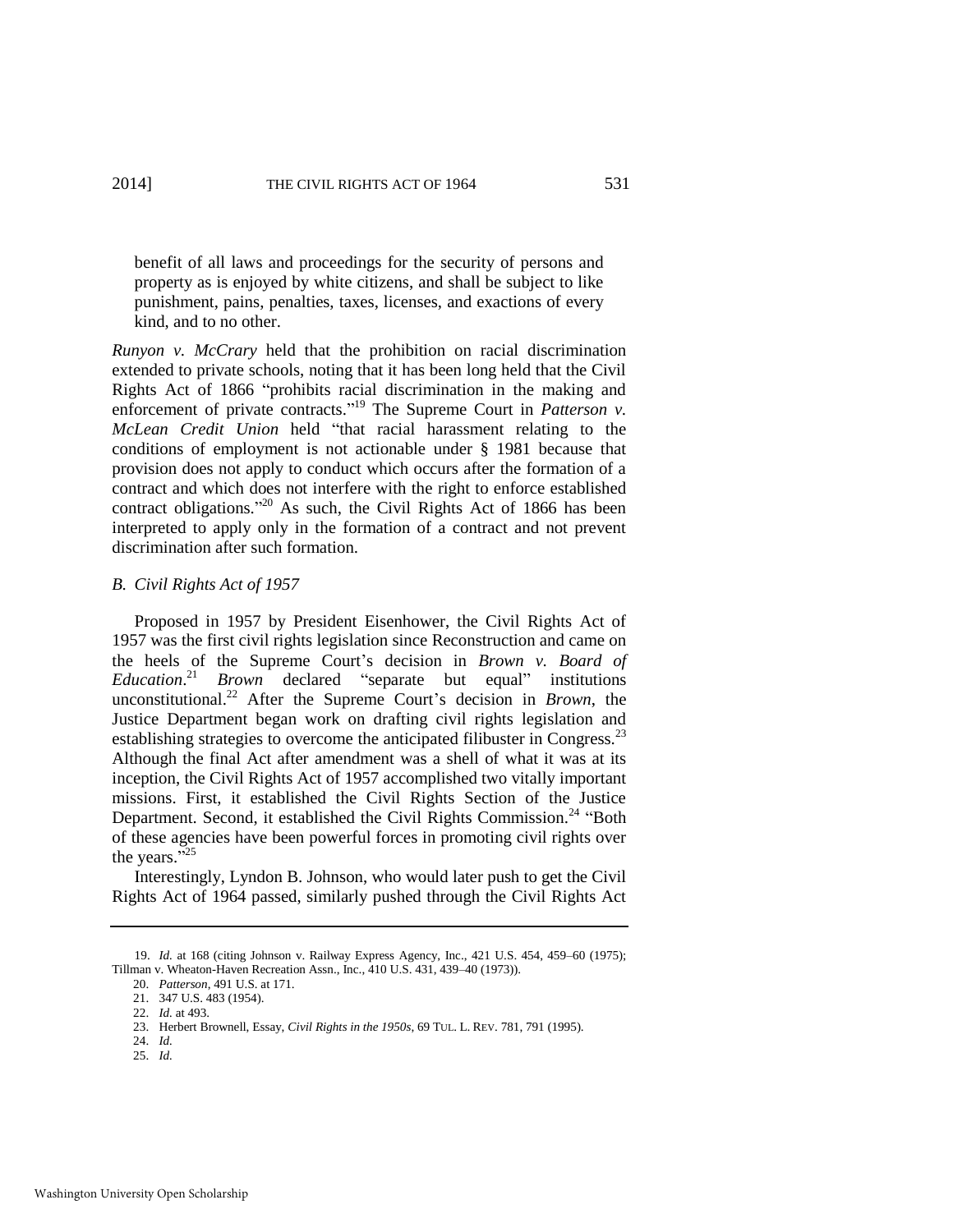of 1957. However, it was the compromises that Lyndon Johnson had to make to get this Act passed that eviscerated much of the power from the bill as originally proposed.

#### II. CIVIL RIGHTS ACT OF 1964

#### *A. The Promise of the Civil Rights Act of 1964*

In President Kennedy's televised national address on civil rights and race relations, on June 11, 1963, he promised to enforce the civil rights of every American.<sup>26</sup> Sometimes referred to as the moment that defined President Kennedy's legacy, $^{27}$  this address was intended to confront the crisis at the University of Alabama, where the Alabama National Guard confronted Alabama Governor George Wallace and desegregated the University of Alabama on orders from the President.

In his inaugural speech, Governor Wallace had proclaimed "Segregation now! Segregation tomorrow! Segregation forever!" and on June 11, 1963, surrounded by state troopers, Governor Wallace blocked the entrance to registration at the University of two Black students, Vivian Malone Jones and James Hood.<sup>28</sup> President Kennedy issued Proclamation 3542, "Unlawful Obstructions of Justice and Combinations in the State of Alabama."<sup>29</sup> Governor Wallace stepped aside only after the Deputy Attorney General of the State of Alabama returned with Proclamation 3542 and the federally deputized Alabama National Guard. It was the intent of President Kennedy to address the nation if the crisis continued so it was assumed that the President would no longer address the Nation when Governor Wallace stepped aside. However, President Kennedy asked that a speech be drafted and continued with his plan for a televised national address.

<sup>26.</sup> Kennedy, *supra* not[e 3.](#page-1-0)

<sup>27.</sup> Peniel E. Joseph, *Kennedy's Finest Moment* N.Y. TIMES, June 10, 2013, http://www.nytimes.com/2013/06/11/opinion/kennedys-civil-rights-triumph.html.

<sup>28.</sup> *See Civil Rights Movement*, JOHN F. KENNEDY PRESIDENTIAL LIBRARY AND MUSEUM, http://www.jfklibrary.org/JFK/JFK-in-History/Civil-Rights-Movement.aspx?p=2 (last visited Dec. 6, 2014).

<sup>29.</sup> Proclamation No. 3542, 3 C.F.R. 292 (1959–63). Proclamation 3542 concluded:

Now, Therefore, I, John F. Kennedy, President of the United States of America, under and by virtue of the authority vested in me by the Constitution and statutes of the United States, including Chapter 15 of Title 10 of the United States Code, particularly sections 332, 333 and 334 thereof, do command the Governor of the State of Alabama and all other persons engaged or who may engage in unlawful obstructions of justice, assemblies, combinations, conspiracies or domestic violence in that State to cease and desist therefrom.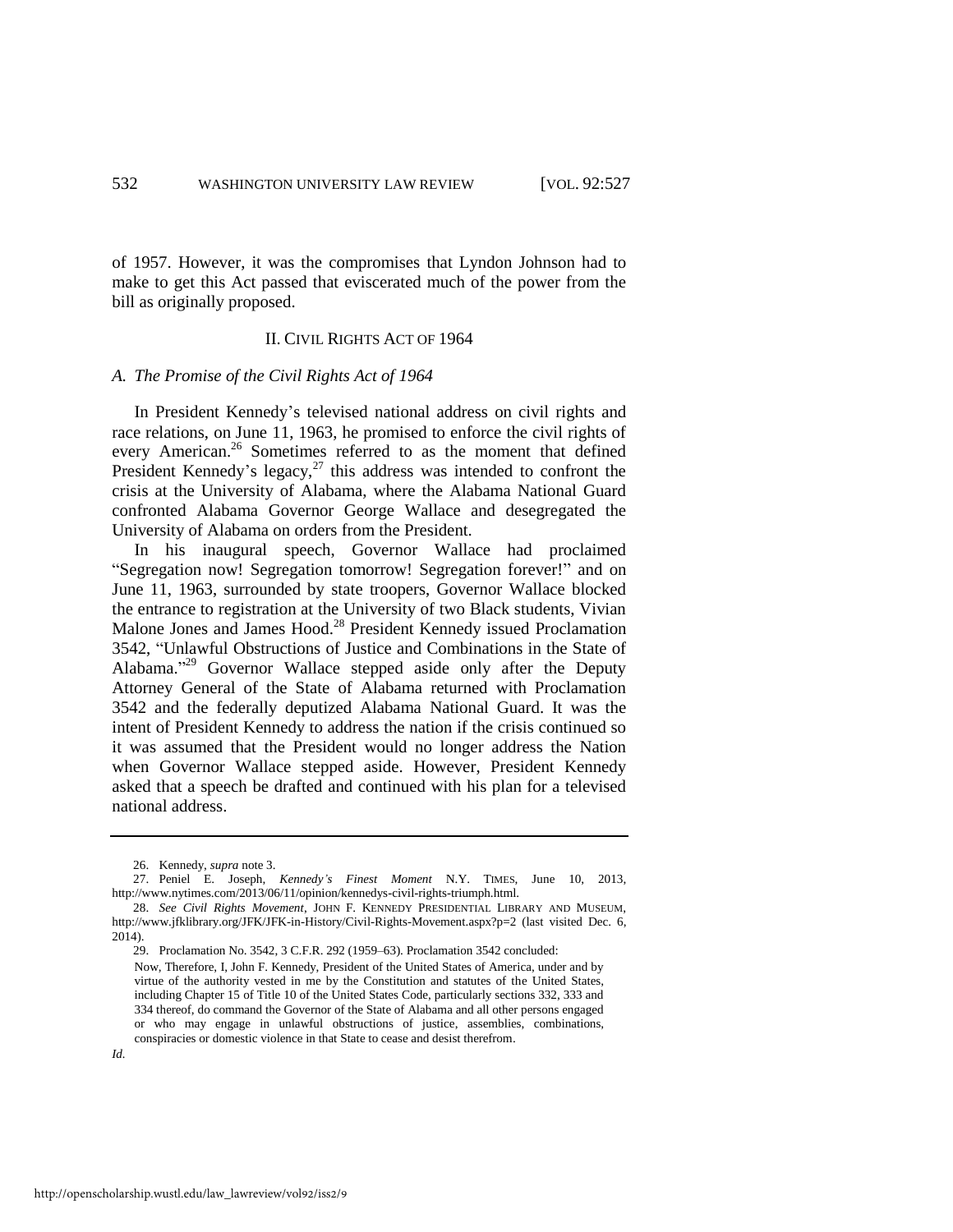President Kennedy began his address by giving an account of what had occurred at the University of Alabama.<sup>30</sup> The President then reminded the nation that when it had called on individuals to go to war in Germany and Vietnam that the nation had not only asked whites to go to war, but had been indiscriminate in its recruitment and drafting of all Americans.<sup>31</sup> Therefore, the President stated that as Blacks had been asked to go to war, "[i]t ought to be possible . . . for American students of any color to attend any public institution they select without having to be backed up by troops."<sup>32</sup> President Kennedy then laid out the promise of the Civil Rights Act of 1964, in what he referred to as the promise of America as a Nation—that all "American consumers of any color [would] receive equal service in places of public accommodation, such as hotels and restaurants and theaters and retail stores, without being forced to resort to demonstrations in the street"; that all "American citizens of any color [be allowed] to register and to vote in a free election, without interference or fear of reprisal"; that "every American . . . enjoy the privileges of being American, without regard to his race or his color"; and that "[i]n short, every American . . . have the right to be treated as he would wish to be treated." 33

Importantly, President Kennedy confronted the issue of civil rights as a "moral issue" and a "moral crisis" not regional or unique to any particular part of the country and not merely a political issue. He stated that legislation "cannot solve this problem alone. It must be solved in the homes of every American in every community across our country."<sup>34</sup>

On November 22, 1963, about five months after President Kennedy set forth the promise of the Civil Rights Act of 1964, he was assassinated in Dallas, Texas. Much has been written about President Lyndon B. Johnson with respect to his personal beliefs and support of civil rights; however, irrespective of motivation or personal feelings on the issue of race equality, it is not disputed that Lyndon B. Johnson used his reputed influence in the Congress to push through the Civil Rights Act of  $1964$ <sup>35</sup> Lyndon B. Johnson's push of the Civil Rights Act of 1964 began with his address to a joint session of the Congress on November 27, 1963. President Johnson proclaimed that "no memorial oration or eulogy could

<sup>30.</sup> Kennedy, *supra* not[e 3](#page-1-0) 

<sup>31.</sup> *Id.*

<sup>32.</sup> *Id.*  33. *Id.*

<sup>34.</sup> *Id.*

<sup>35.</sup> *See* Brownell, *supra* not[e 23,](#page-5-0) at 791.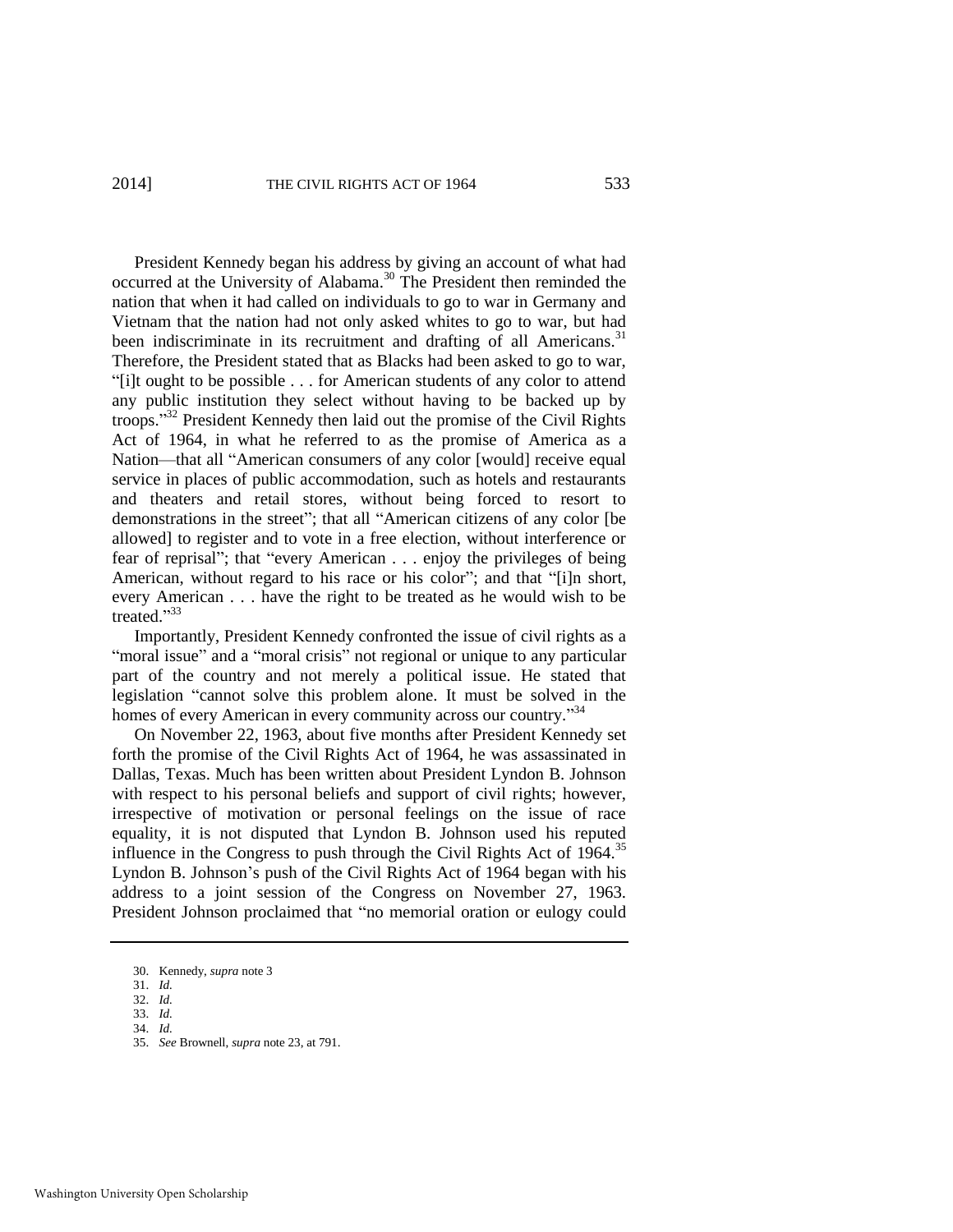more eloquently honor President Kennedy's memory than the earliest possible passage of the civil rights bill for which he fought so long."36 In addressing the long history of civil rights, President Johnson stated that the nation had "talked for one hundred years or more" about equal rights and that it was time "to write the next chapter, and to write it in the books of law."<sup>37</sup> In his address, President Johnson reiterated the promise of the Civil Rights Act of 1964—"a civil rights law" that would "eliminate from this Nation every trace of discrimination and oppression that is based upon race or color." 38

# *B. Overview of the Civil Rights Act of 1964*

# The Civil Rights Act of 1964 was enacted

[t]o enforce the constitutional right to vote, to confer jurisdiction upon the district courts of the United States to provide injunctive relief against discrimination in public accommodations, to authorize the Attorney General to institute suits to protect constitutional rights in public facilities and public education, to extend the Commission on Civil Rights, to prevent discrimination in federally assisted programs, to establish a Commission on Equal Employment Opportunity, and for other purposes.<sup>39</sup>

This part of the Article explores the various ways in which the Act attempted to fulfill this purpose.

# *1. Voting Rights*

Title I of the Civil Rights Act of 1964 barred unequal application of voter registration requirements. However, the Civil Rights Act of 1964 allowed for the use of literacy tests as a qualification, so long as the test was administered to every individual and conducted in writing, although a rebuttable presumption was written in the Civil Rights Act of 1964 that if the person had not been adjudged incompetent and had at least a sixth grade level education, they could vote. <sup>40</sup>

<sup>36.</sup> President Lyndon B. Johnson, Speech Before a Joint Session of Congress (Nov. 27, 1963) (transcript available at http://www.lbjlib.utexas.edu/johnson/kennedy/Joint%20Congress%20Speech/ speech.htm).

<sup>37.</sup> *Id.*

<sup>38</sup>*. Id.* 

<sup>39.</sup> Civil Rights Act of 1964, Pub. L. No. 88-352.

<sup>40.</sup> *Id.* § 101.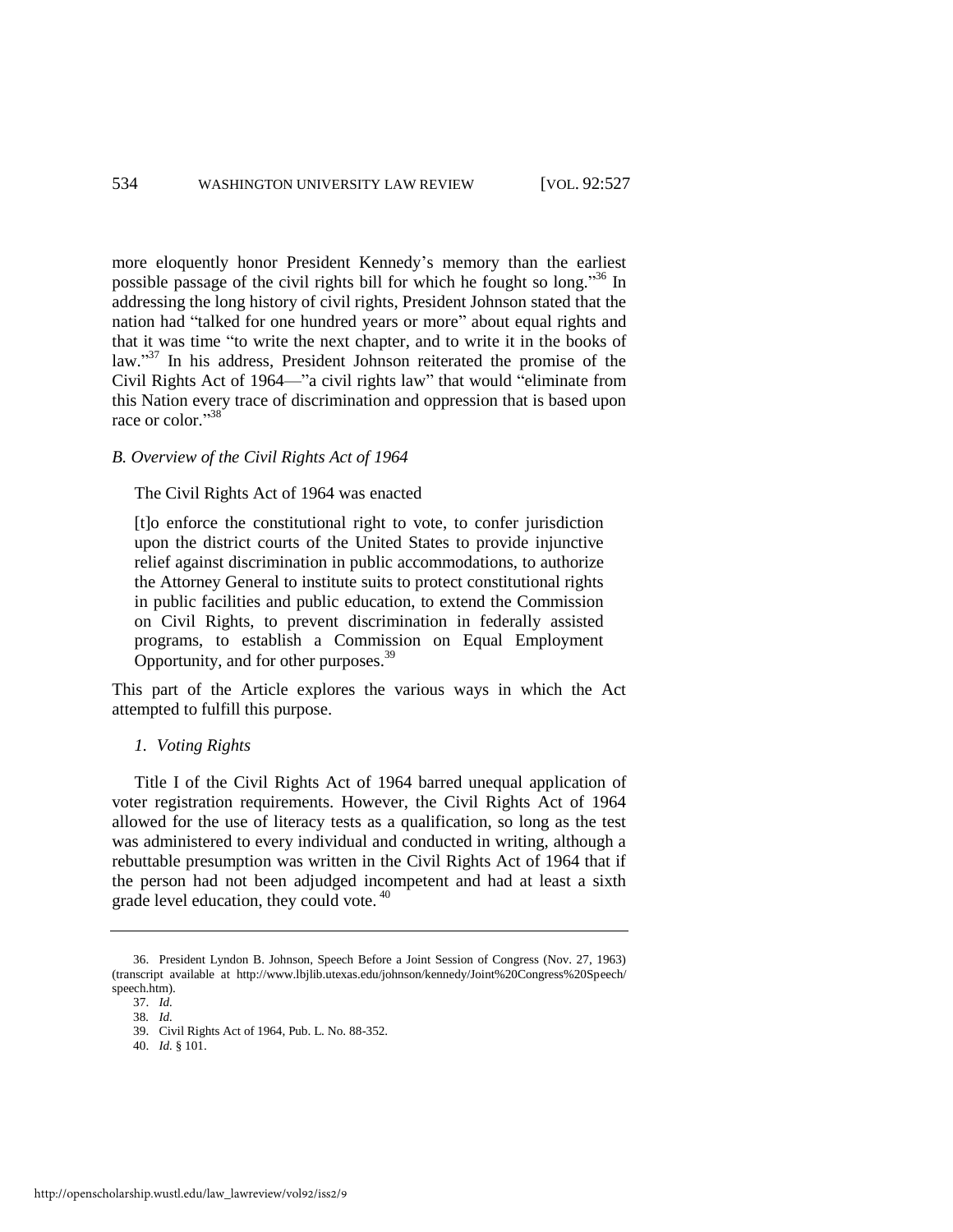# *2. Injunctive Relief Against Discrimination in Places of Public Accommodation*

Title II barred discrimination in lodging establishments, including hotels and motels; eating establishments, like restaurants and lunch counters where sit-ins had occurred; places of entertainment, such as theaters, retail establishments; and all other public accommodations where "operations of the establishment affect commerce," as defined in the statute. However, private clubs, though not defined, were exempted from Title II. Under Title II, the Attorney General was authorized to bring action against any person or group of persons engaging in discrimination barred under this title. $41$ 

# *3. Desegregation of Public Facilities*

Title III authorized the Attorney General, upon receiving a written complaint of discrimination with respect to a public facility, to bring an action, as long as the Attorney General believed the complaint to be meritorious, and the person submitting the complaint did not have the ability to initiate and maintain legal proceedings independently.<sup>42</sup>

#### *4. Desegregation of Public Education*

Title IV encouraged the desegregation of public schools by commissioning surveys and reports discussing the lack of equal educational opportunities; rendering technical assistance to school districts; providing training institutes to school teachers and personnel to deal with problems resulting from desegregation; providing grants to school boards; and finally, authorizing the Attorney General to bring suit on receipt of a complaint and determination that the individual or individuals subject to violations of Title IV were unable to bring and maintain a legal proceeding. It also allowed the Attorney General to bring suit to force desegregation.<sup>4</sup>

<sup>41.</sup> *Id.* §§ 201–207.

<sup>42.</sup> *Id.* §§ 301–304.

<sup>43.</sup> *Id.* §§ 401–410.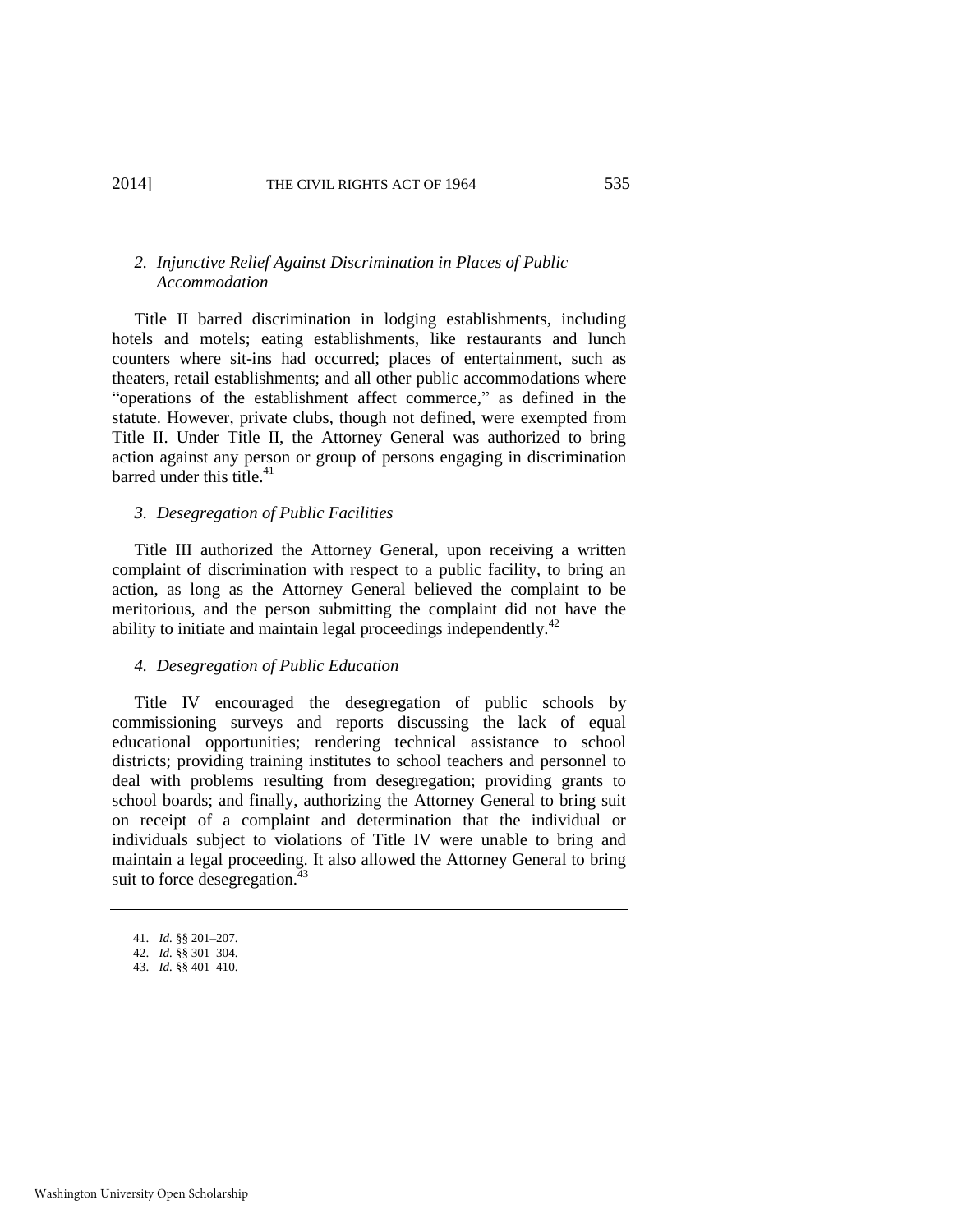#### *5. Commission on Civil Rights*

As discussed herein, the Civil Rights Act of 1957 authorized the establishment of a Commission on Civil Rights; however, under the Title V of the Civil Rights Act of 1964, procedures of the Commission were more clearly laid out or established and the duties of the Commission were expanded. The Act authorized the Commission through January 1968.<sup>44</sup> The Commission has been consistently reauthorized since, most recently with the Civil Rights Commission Amendments Act of 1994.<sup>45</sup>

#### *6. Nondiscrimination in Federally Assisted Programs*

Title VI authorized the withdrawal of federal funds from programs which practiced discrimination. All such withdrawals of federal funds under Title VI would be subject to judicial review.<sup>46</sup>

# *7. Equal Employment Opportunity*

As further detailed below, Title VII barred discrimination in employment in any business employing more than twenty-five people. Further, Title VII created the Equal Employment Opportunity Commission to review and investigate complaints.<sup>47</sup>

#### *8. Registration and Voting Statistics*

Title VIII directed the Secretary of Commerce to conduct a survey to collect registration and voting statistics based on race, color, and national origin, but provided that individuals could not be compelled to disclose such information.<sup>48</sup>

#### *9. Intervention and Procedure After Removal in Civil Rights Cases*

Though an order to remand a case to the state court from which it was removed is not typically reviewable by a federal appellate court, Title IX provided that civil rights cases remanded to state court could be subject to review by a federal appeals court. In addition, Title IX allowed the

<sup>44.</sup> *Id.* §§ 501–507.

<sup>45.</sup> Pub. L. No. 103-419.

<sup>46.</sup> Civil Rights Act of 1964 §§ 601–605.

<sup>47.</sup> *Id.* §§ 701–716.

<sup>48.</sup> *Id.* § 801.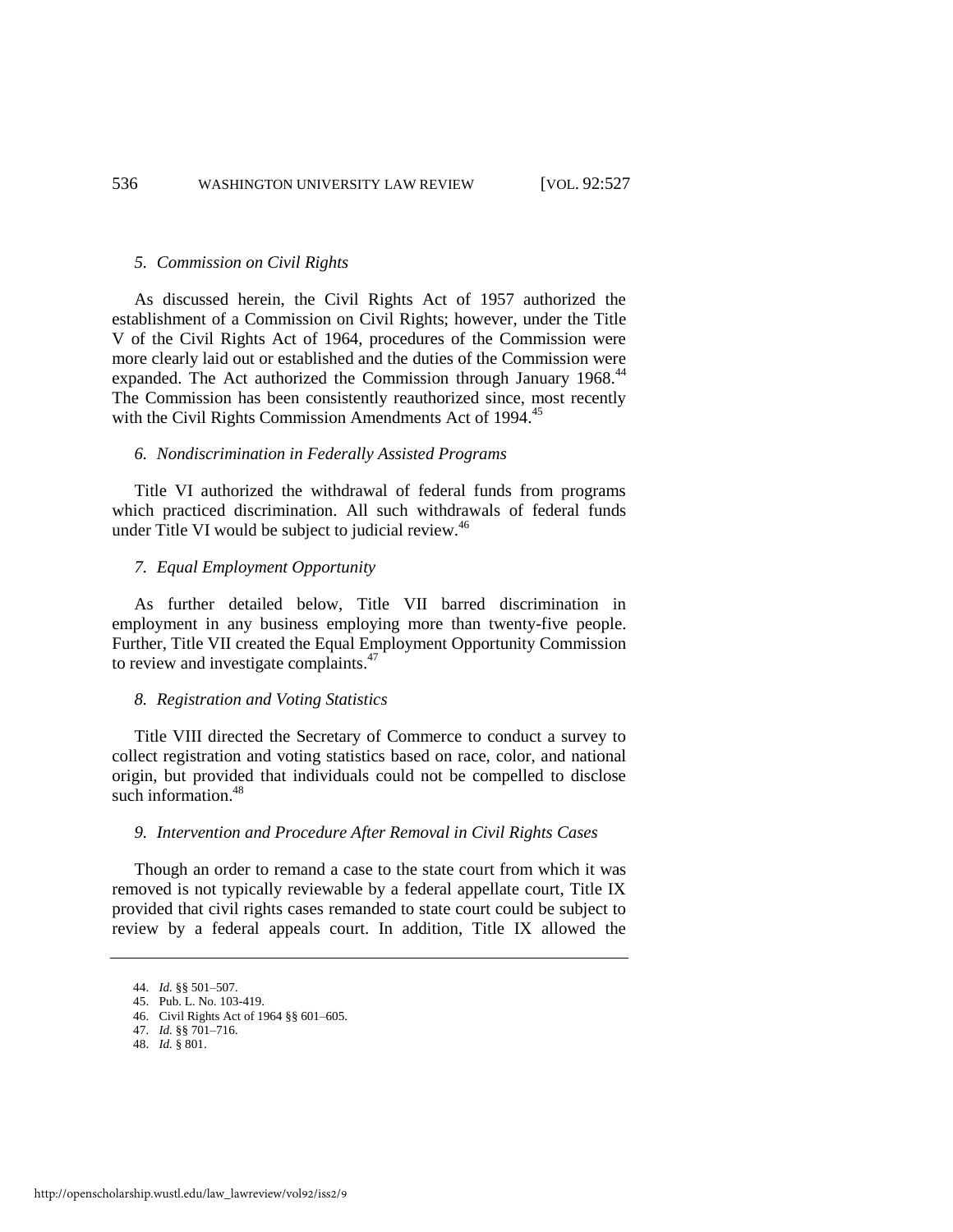Attorney General to intervene on behalf of the United States where the case was deemed to be of "general public importance."<sup>49</sup>

#### *10. Establishment of Community Relations Service*

Title X was established, initially as a part of the Department of Commerce, a Community Relations Service ("CRS"), which was later moved to the Department of Justice. The CRS was created to provide assistance to communities in resolving disputes relating to discriminatory practices, where they might affect commerce.<sup>50</sup>

Title  $XI<sup>51</sup>$  contained a number of miscellaneous provisions.

#### *C. Legislative History: The Addition of "Sex" into Title VII*

President Kennedy's civil rights bill proposed to address discrimination in employment. The issue, however, was not new to Congress. In fact, several civil rights bills proposing to address discrimination in both public and private employment had been proposed in  $1963$ <sup>52</sup> At the very beginning of the congressional session H.R. 405, titled "A Bill to Prohibit Discrimination in Employment in Certain Cases Because of Race, Religion, Color, National Origin, Ancestry or Age," was proposed.<sup>53</sup> After President Kennedy's second address on civil rights, Representative Emanuel Celler of New York introduced H.R.  $7152$  in the House.<sup>54</sup> H.R. 7152 provided for the expansion of the powers of the Commission on Civil Rights, authorized under the Civil Rights Act of 1957 to advise and counsel in matters involving employment discrimination in both the private and public sectors.<sup>55</sup> In addition, H.R. 7152 proposed to authorize the establishment of a Commission on Equal Employment Opportunity,<sup>56</sup> which was established pursuant to Executive Order No. 10925. President Kennedy, through H.R. 7152, sought to give the Commission a statutory basis, and thereby solidify its existence and work.<sup>57</sup> However, the Commission was not authorized to address discrimination in the private sector, but instead, only employment discrimination in government

- 56. *Id.*
- 57. *Id.*

<sup>49.</sup> *Id.* §§ 901–902.

<sup>50.</sup> *Id.* §§ 1001–1004.

<sup>51.</sup> *Id.* §§ 1101–1106.

<sup>52.</sup> *See* Vaas, *supra* not[e 6,](#page-1-1) at 433.

<sup>53.</sup> *Id.*

<sup>54.</sup> *Id.* at 434.

<sup>55.</sup> *Id.*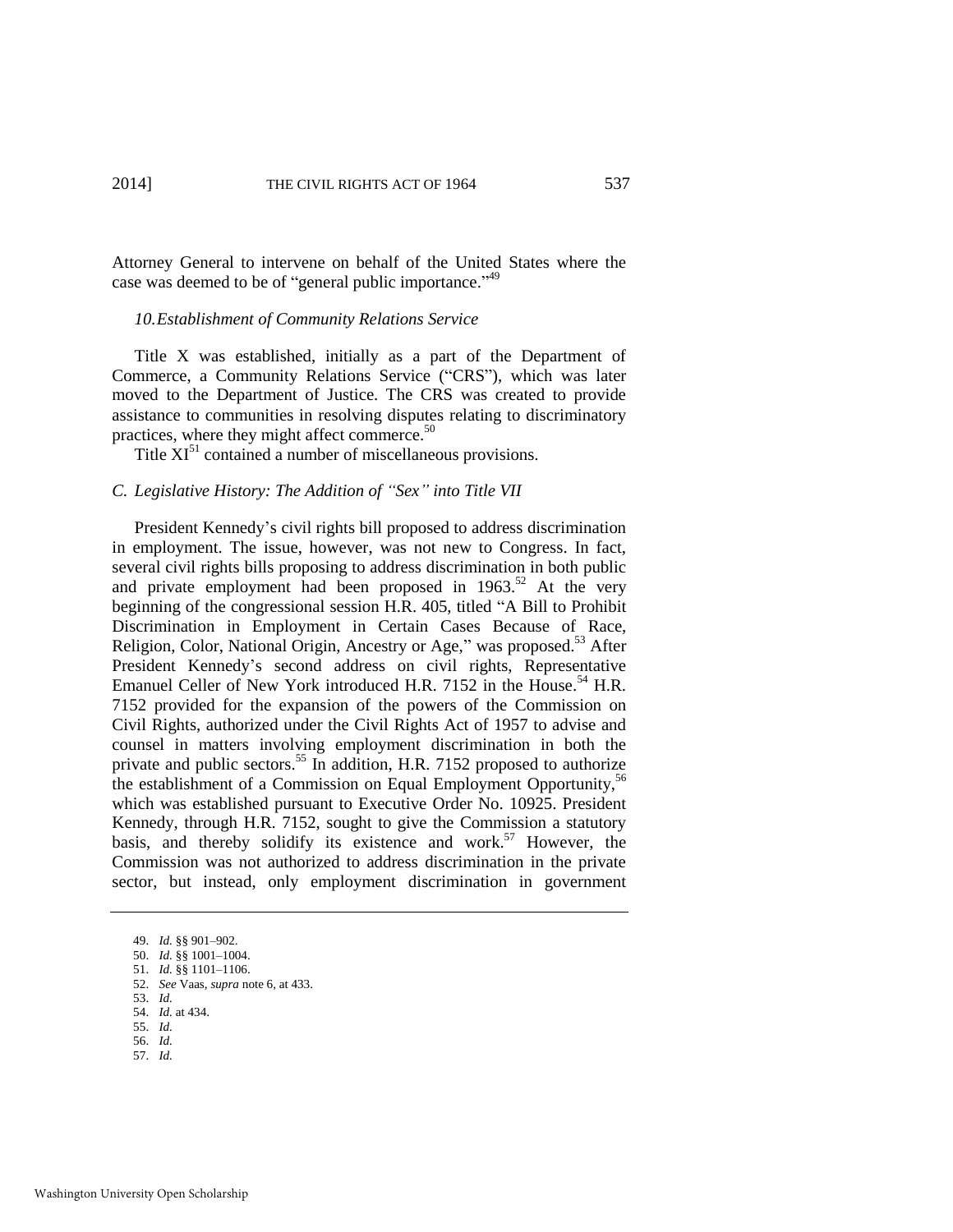contracts and subcontracts, and in any federally financed or assisted programs.<sup>58</sup>

During subcommittee hearings, H.R. 405, which had been introduced by Representative James Roosevelt earlier in the year, was incorporated into H.R. 7152 initially, as Title VIII of the latter resolution.<sup>59</sup> The Judiciary Committee struck all but the enacting clause of H.R. 7152 and amended the bill so that the new Title VII now contained the fair employment provisions.<sup>60</sup> However, the powers of the Equal Employment Opportunity Board envisioned in H.R. 405 had been greatly reduced in the Title VII of H.R. 7152.<sup>61</sup> The Judiciary Committee was concerned that as envisioned in H.R. 405, the Equal Employment Opportunity Board would have powers that extended into areas within the purview of the judiciary.<sup>62</sup> Notwithstanding these concerns, the Equal Employment Opportunity Board under the Judiciary Committee amendments retained the authority to investigate complaints "concerning the existence of discrimination in business establishments, labor unions and employment agencies."<sup>63</sup> Notably, the Committee stressed that it was not its job to promote equity to a mathematical certainty, but rather to correct abuses, and that the Committee could not force racial balance in employment.<sup>64</sup>

The Report of the House Committee on the Judiciary was filed on November 20, 1963, only two days before President Kennedy was assassinated. H.R. 7152 was referred to the Committee on Rules five days after President Kennedy's death. However, this speedy progress would not continue, and debate on the bill by the entire House did not begin until January 31, 1964.<sup>65</sup>

After debate in the House, each amendment was read and voted on. With respect to Title VII, forty amendments were proposed; sixteen were accepted.<sup>66</sup> Representative Celler proposed many of the accepted amendments. After amendment, the House bill ensured that where national origin was a factor in employment, it was a qualification of employment; that "sex" was an area where Title VII would protect from discrimination

65. 110 Cong. Rec. 1511 (1964).

<sup>58.</sup> *Id.*

<sup>59.</sup> *Id.* at 435.

<sup>60.</sup> *Id.* at 435–36.

<sup>61.</sup> *Id.* at 435.

<sup>62.</sup> *Id.* at 436.

<sup>63.</sup> H.R. Rep. No. 88-914 (1963).

<sup>64.</sup> *Id.*

<sup>66.</sup> Vaas, *supra* not[e 6,](#page-1-1) at 438.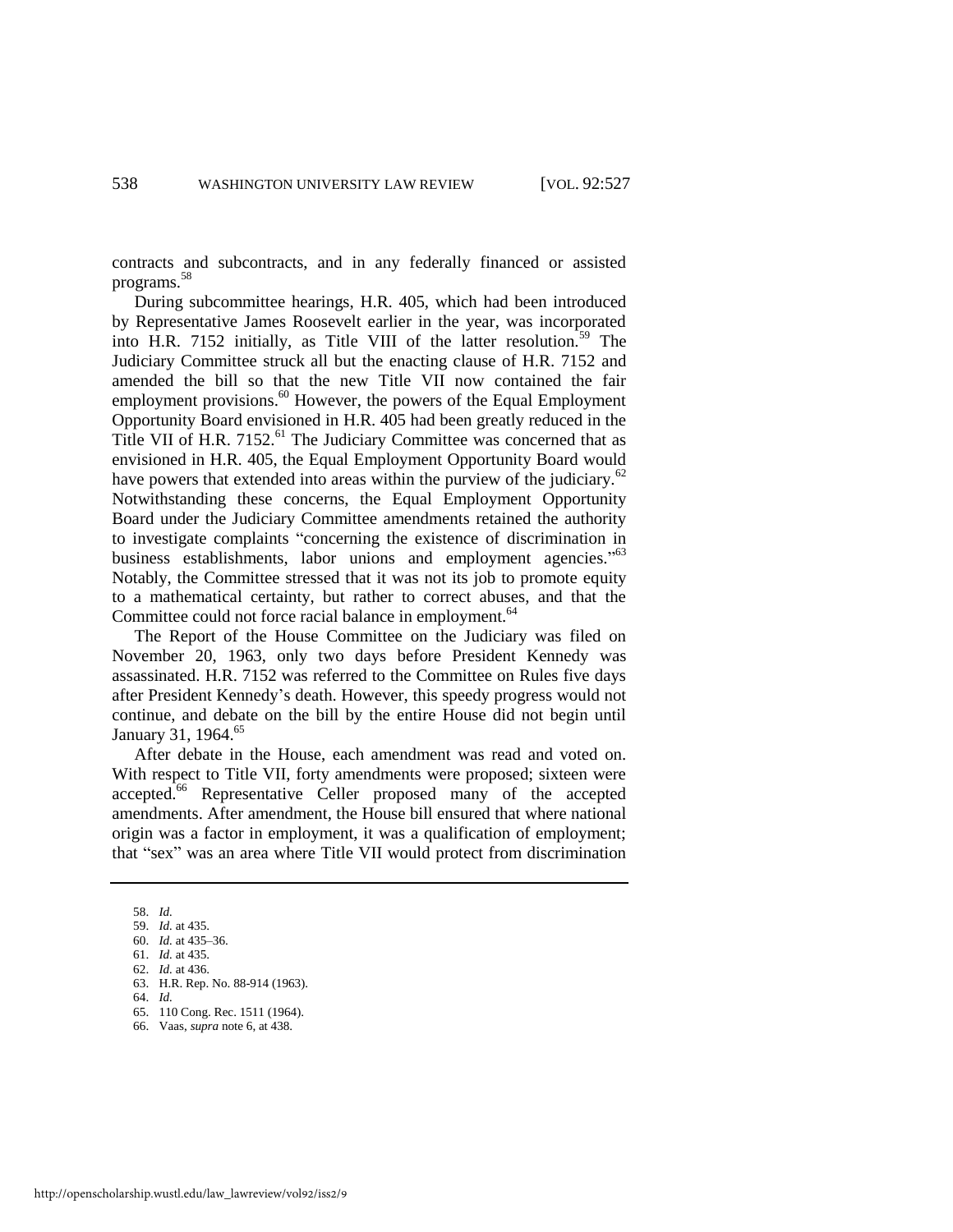in employment; and that religious organizations and their affiliates could specify religion as an aspect of employment.<sup>67</sup>

In *Meritor Sav. Bank, FSB v. Vinson*, <sup>68</sup> the Supreme Court discussed the manner in which "sex" was added to the Civil Right Act of 1964, noting that

The prohibition against discrimination based on sex was added to Title VII at the last minute on the floor of the House of Representatives. The principal argument in opposition to the amendment was that "sex discrimination" was sufficiently different from other types of discrimination that it ought to receive separate legislative treatment. This argument was defeated, the bill quickly passed as amended, and we are left with little legislative history to guide us in interpreting the Act's prohibition against discrimination based on "sex."<sup>69</sup>

Important to later court interpretations of the term "sex," Representative Howard W. Smith from the State of Virginia, when offering this amendment, read from a letter he purported to have received from a female constituent. This letter requested that the Civil Rights Act of 1964 also balance the inequalities between male and females.<sup>70</sup> However, the letter, as read, weighed equality in quantitative terms, rather than qualitative disparities in areas such as employment or education.<sup>71</sup>

Ultimately only two proposed amendments from the House were rejected in the Senate.<sup>72</sup> At the conclusion of debate, amendment, vote and

 Just why the Creator would set up such an imbalance of spinsters, shutting off the "right" of every female to have a husband of her own, is, of course, known only to nature. But I am sure you will agree that this is a grave injustice to womankind and something the congress and president Johnson should take immediate steps to correct, especially in this election year.

. . . Would you have any suggestions as to what course our Government might pursue to protect our spinster friends in their "right" to a nice husband and family?

Quoted in Scott Highhouse, *The History Corner: Was the Addition of Sex to Title VII a Joke? Two Viewpoints*, SOCIETY FOR INDUSTRIAL AND ORGANIZATIONAL PSYCHOLOGY, [http://www.siop.org/tip/](http://www.siop.org/tip/jan11/12highhouse.aspx)  [jan11/12highhouse.aspx.](http://www.siop.org/tip/jan11/12highhouse.aspx) 

72. Vaas, *supra* not[e 6,](#page-1-1) at 441.

<sup>67.</sup> *Id.* at 438–40.

<sup>68. 477</sup> U.S. 57 (1986).

<sup>69.</sup> *Id.* at 63–64 (citations omitted). 70. Vaas, *supra* not[e 6,](#page-1-1) at 441.

<sup>71.</sup> The letter read in part:

I suggest that you might also favor an amendment or a bill to correct the present "imbalance" which exists between males and females in the United States. . . . The census of 1960 shows that we had 88,331,000 males living in this country, and 90,992,000 females, which leaves the country with an "imbalance" of 2,661,000 females. . . .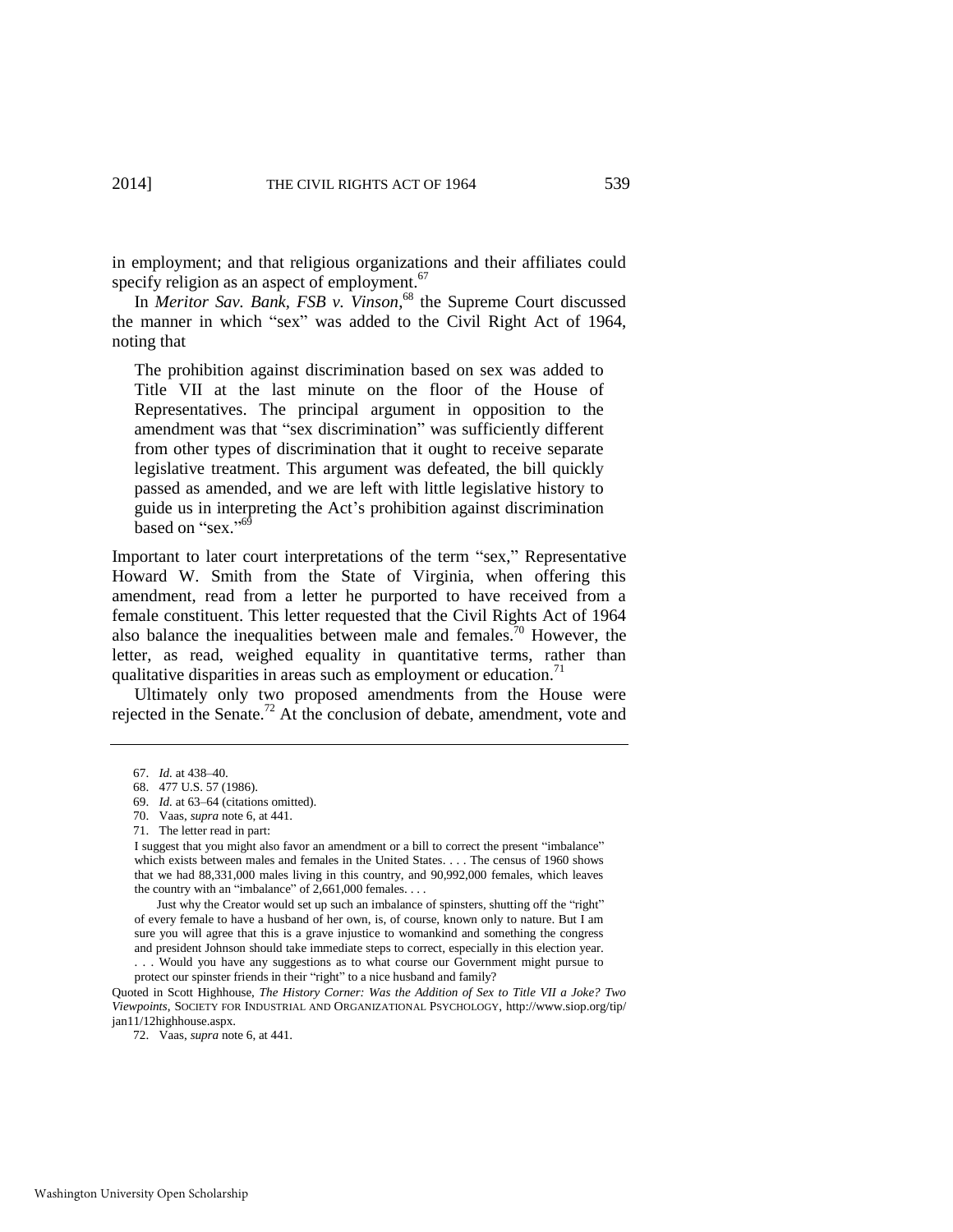enactment, Title VII of the Civil Rights Act of 1964 stated in pertinent part:

(a) Employer practices

It shall be an unlawful employment practice for an employer*—*

 (1) to fail or refuse to hire or to discharge any individual, or otherwise to discriminate against any individual with respect to his compensation, terms, conditions, or privileges of employment, because of such individual's race, color, religion, sex, or national origin; or

 (2) to limit, segregate, or classify his employees or applicants for employment in any way which would deprive or tend to deprive any individual of employment opportunities or otherwise adversely affect his status as an employee, because of such individual's race, color, religion, sex, or national origin.

# (b) Employment agency practices

 It shall be an unlawful employment practice for an employment agency to fail or refuse to refer for employment, or otherwise to discriminate against, any individual because of his race, color, religion, sex, or national origin, or to classify or refer for employment any individual on the basis of his race, color, religion, sex, or national origin. $^{73}$ 

# III. FULFILLING A PROMISE: THE PAST 50 YEARS

#### *A. Affirmative Action—Once an Effective Tool*

Soon after the enactment of the Civil Rights Act of 1964, President Johnson moved to take specific steps to "open the gates of opportunity" for African Americans. He did so by requiring that certain amounts of federal contract funding be reserved for "minority" businesses.

<span id="page-14-0"></span>On June 4, 1965, President Johnson gave the commencement address at Howard University.<sup>74</sup> Acknowledging Howard University as an "outstanding center for the education of Negro Americans[,]" President

<sup>73.</sup> Civil Rights Act of 1964, Pub. L. No. 88-352 § 703 (codified as amended at 42 U.S.C. § 2000e-2 (2012)).

<sup>74.</sup> Commencement Address at Howard University: "To Fulfill These Rights," 2 PUB. PAPERS 635 (June 4, 1965).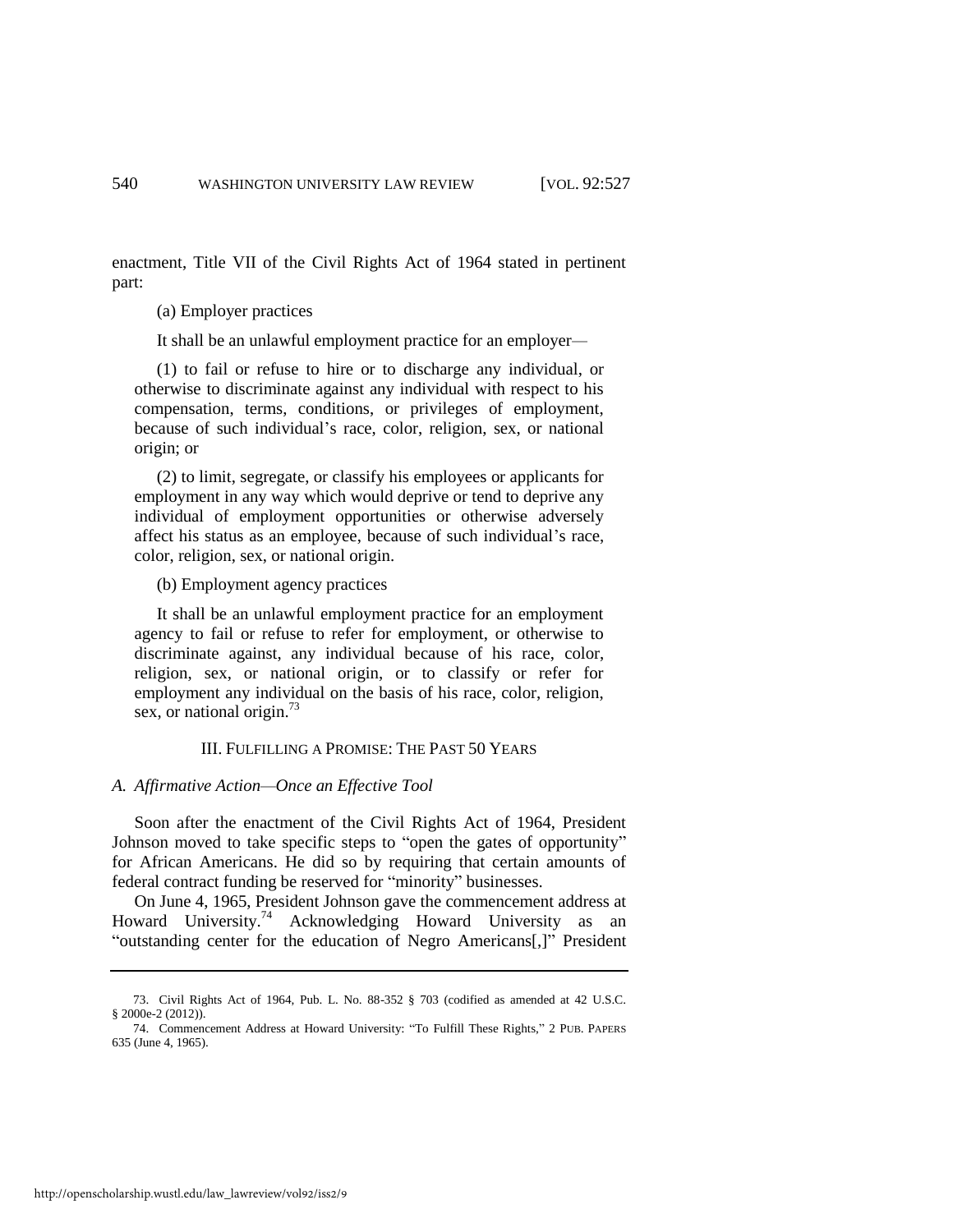Johnson discussed the Civil Rights Acts of 1957 and 1964 as the beginning of freedom for blacks in America<sup>75</sup> President Johnson argued, however, that the freedoms granted by these acts were not enough, and that one cannot "wipe away the scars of centuries by saying: Now you are free to go where you want, and do as you desire, and choose the leaders you please."<sup>76</sup> President Johnson provided statistical evidence of the continued racial inequalities and thus, of "American failure."<sup>77</sup> President Johnson introduced what he saw as the next step in the civil rights movement:

 You do not take a person who, for years, has been hobbled by chains and liberate him, bring him up to the starting line of a race and then say, "you are free to compete with all the others," and still justly believe that you have been completely fair.

 Thus it is not enough just to open the gates of opportunity. All our citizens must have the ability to walk through those gates.

 This is the next and the more profound stage of the battle for civil rights. We seek not just freedom but opportunity. We seek not just legal equity but human ability, not just equality as a right and a theory but equality as a fact and equality as a result.<sup>78</sup>

<span id="page-15-0"></span>President Johnson's commencement speech forecasted steps he would take to implement affirmative action as a means of creating opportunity and factual equity that would be evinced by results. Following his commencement address, on September 24, 1965, President Johnson took further steps to end racial discrimination among federal government contractors and contractors working on federally assisted projects.<sup>79</sup> Through Executive Order 11,246, President Johnson required "that contractors make good faith efforts to achieve certain 'goals' of minority employment."<sup>80</sup> President Johnson sought to accomplish these goals through the implementation of the "Philadelphia Plan," issued on June 27, 1969, to all federal agencies.<sup>81</sup> Under the Philadelphia Plan, coordinators from the Office of Federal Contract Compliance ("OFCC") worked to

<sup>75.</sup> *Id.* at 635–36.

<sup>76.</sup> *Id.* at 636.

<sup>77.</sup> *Id.* at 637.

<sup>78.</sup> *Id.* at 636.

<sup>79.</sup> Robert P. Schuwerk, Comment, *The Philadelphia Plan: A Study in the Dynamics of Executive Power*, 39 U. CHI. L. REV. 723, 723–24 (1972).

<sup>80.</sup> *Id.*

<sup>81.</sup> *Id.* at 723 & n.5.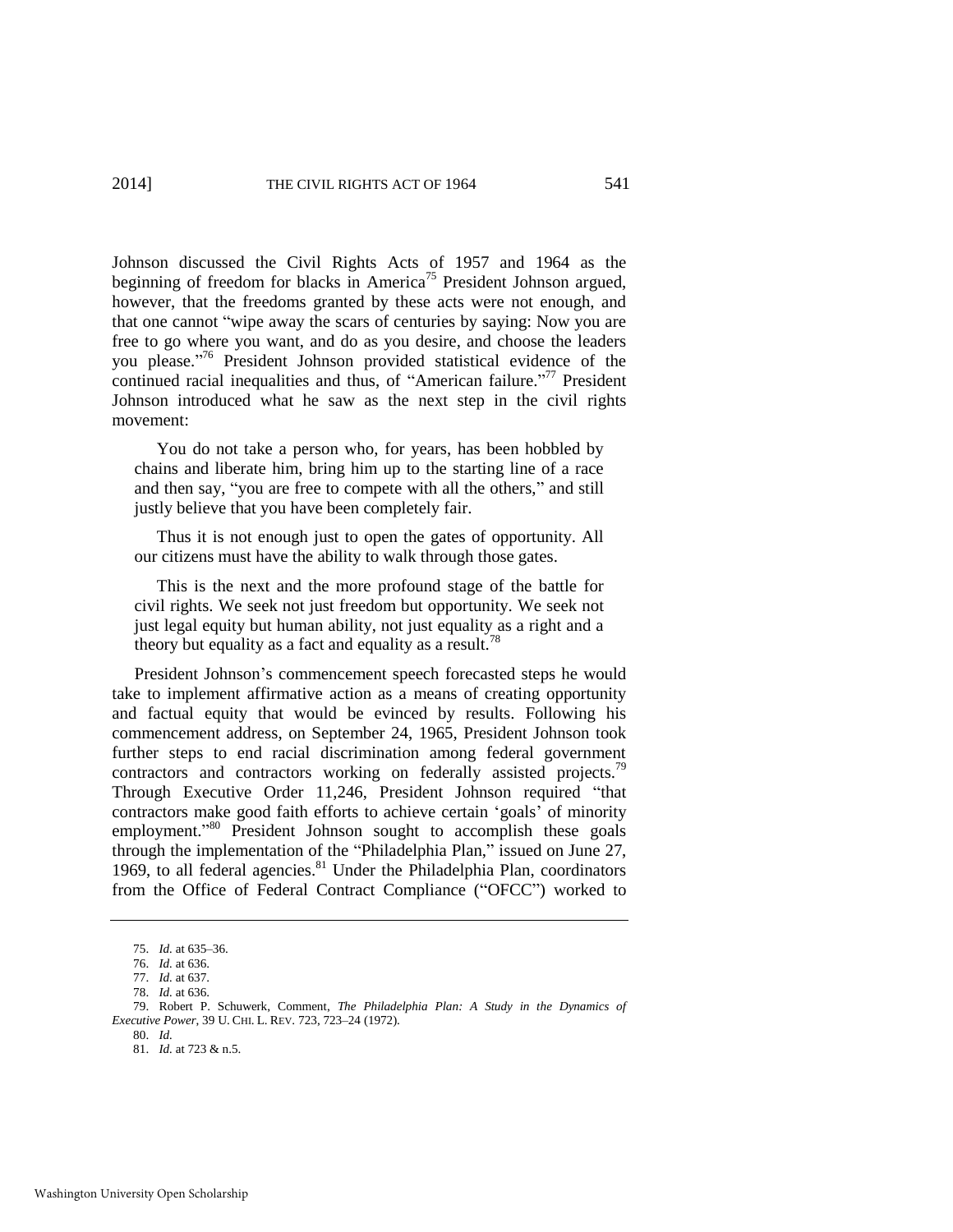develop, in certain markets, compliance programs applied in the construction industry.<sup>82</sup> For example, in Philadelphia, the low bidder on a federally assisted program, before the contract could be awarded to the bidder, was required to submit a plan indicating how the contractor would employ affirmative action to employ minority workers.<sup>83</sup> If the plan was unacceptable, the OFCC would work with the contractor to reach a negotiated acceptable affirmative action plan.<sup>84</sup> This controversial plan was revised under President Nixon to "require[] that construction bid invitations include target ranges, rather than quotas.<sup>385</sup> Though controversial, under the 1972 amendments to Title VII, the executive order and the affirmative action plan it required was approved by Congress.<sup>86</sup>

<span id="page-16-0"></span>At or about the same period that the Philadelphia Plan was being introduced by executive order and being implemented, the Medical School of the University of California was implementing an admissions process to change the profile of its 1968 class, which did not have a single ethnically diverse member.<sup>87</sup> In its efforts to increase the number of minority students in the medical school, the University set aside 16 seats out of the 100 open seats in the incoming class in 1971 for "disadvantaged" (essentially meaning minority) students.<sup>88</sup>

Allan Bakke's application for admission was denied in 1973 and 1974. Bakke sued the Medical School of the University of California at Davis, arguing that he was discriminated against due to his race.<sup>89</sup> The United States Commission on Civil Rights (COCR) noted that in months leading to the *Bakke* decision, the case was compared to *Brown v. Board of Education,* in that the cases both sought "legal resolution to controversial issues on which there appeared to be no national consensus."<sup>90</sup> However, unlike *Brown*, the Court's decision in *Bakke* brought very little clarity to the allowable use of affirmative action as a means to remedy the effects of racial discrimination.<sup>91</sup> The Supreme Court ordered that Bakke be admitted, but also held that the State of California had "a substantial

91. *Id.*

<sup>82.</sup> *Id.* at 739.

<sup>83.</sup> *Id.*

<sup>84.</sup> *Id.*

<sup>85.</sup> Daniel A. Farber, *The Outmoded Debate over Affirmative Action*, 82 CALIF. L. REV. 893, 896.

<sup>86</sup>*.* Schuwerk, *supra* not[e 79,](#page-15-0) at 724–25.

<sup>87.</sup> U.S. COMM'N ON CIVIL RIGHTS, TOWARD AN UNDERSTANDING OF *BAKKE* 1 (1979) [hereinafter "USCCR"].

<sup>88.</sup> *Id.*

<sup>89.</sup> Regents of the Univ. of Cal. v. Bakke, 438 U.S. 265 (1978).

<sup>90.</sup> USCCR, *supra* not[e 87,](#page-16-0) at 1.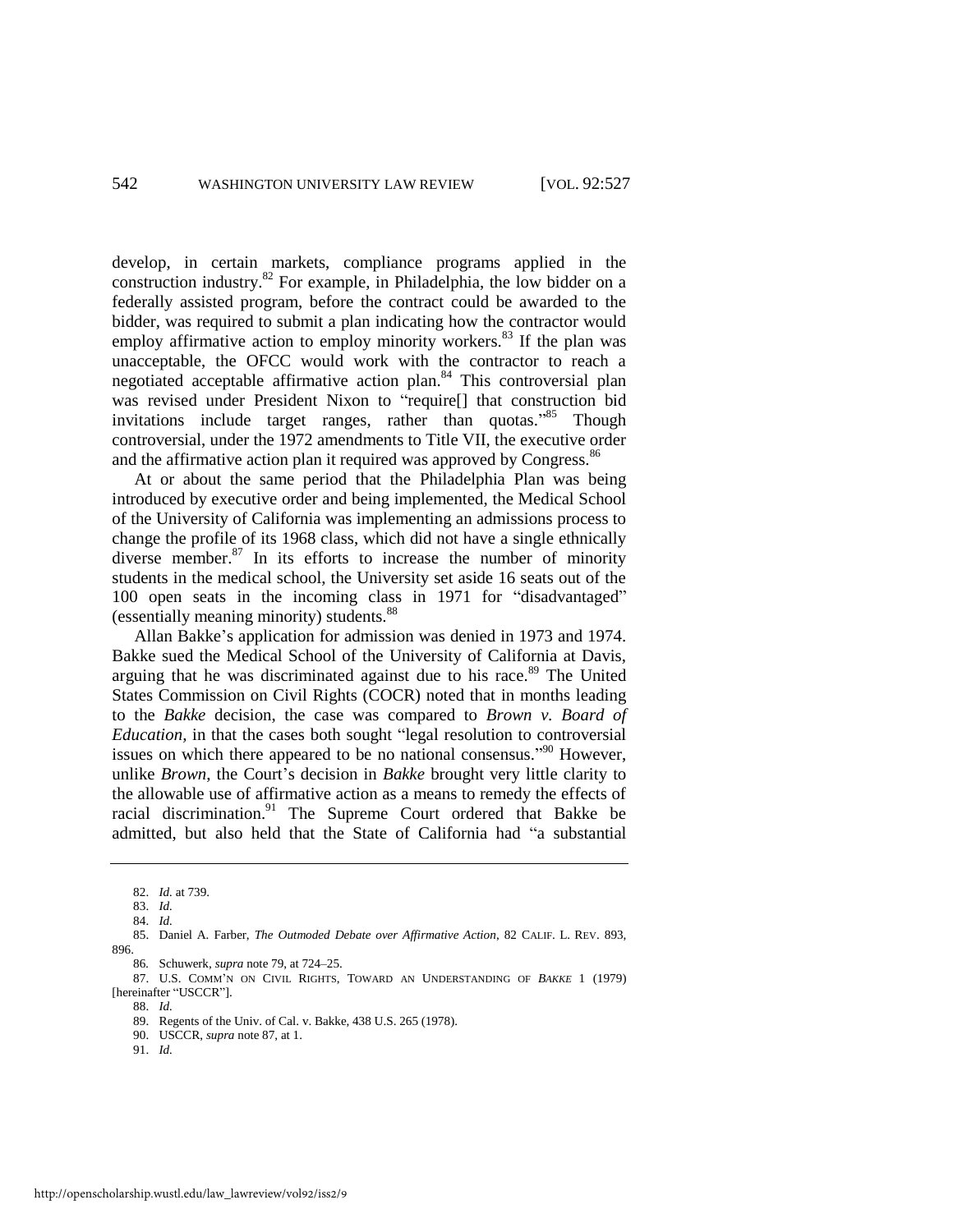interest that legitimately may be served by a properly devised admissions program involving the competitive consideration of race and ethnic origin."<sup>92</sup> The COCR expressed concerns about the uncertain application of the *Bakke* decision to affirmative action in settings other than higher education admissions.<sup>93</sup>

In *Fullilove v. Klutznick*, the Public Works Employment Act of 1977 (Public Works Act) was challenged as unconstitutional. $94$  The Public Works Act conditioned the receipt of federal funding of state and local public works projects on the assurance that at least 10% of the value of the funding would be allotted to subcontract minority business enterprises (MBE). The Supreme Court first found that the Constitution, through the commerce clause, and Congress' power to regulate interstate commerce, enabled Congress to enact legislation that "control[led] discriminatory contract procurement practices." <sup>95</sup> Second, the Court found that Congress could enact legislation that used racial quotas and further require parties, even those not participating in the discrimination, to share the burden of righting the wrong of prior discrimination.<sup>96</sup> However, Congress' use of such quotas had to be narrowly tailored. $97$ 

<span id="page-17-0"></span>The Court would address this narrow tailoring in *City of Richmond v. J.A. Croson Co.*, which considered the use of racial quotas in the City of Richmond's construction contract bidding process.<sup>98</sup> For the first time, the Court applied the strict scrutiny standard as applied in equal protection analysis, stating that the standard would "assur[e] that the legislative body is pursuing a goal important enough to warrant use of a highly suspect tool." <sup>99</sup> Thus, after *City of Richmond*, affirmation action became a "highly suspect tool."

Twenty-five years after *Bakke*, the Supreme Court again addressed affirmation action in higher education. The Court reviewed the University of Michigan's undergraduate<sup>100</sup> and law school<sup>101</sup> admissions processes,

<sup>92.</sup> *Bakke*, 483 U.S. at 320.

<sup>93.</sup> USCCR, *supra* not[e 87,](#page-16-0) at 3.

<sup>94. 448</sup> U.S. 448 (1980).

<sup>95.</sup> Julia Grace Thigpen, Comment, Fullilove v. Klutznick*: Do Affirmative Action Plans Require Congressional Authorization?*, 38 WASH. & LEE L. REV. 1315, 1319 (1981).

<sup>96.</sup> *Fullilove*, 448 U.S. at 480; *see also* Thigpen, *supra* not[e 95,](#page-17-0) at 1321.

<sup>97.</sup> *Fullilove*, 448 U.S. at 480 ("We recognize the need for careful judicial evaluation to assure that any congressional program that employs racial or ethnic criteria to accomplish the objective of remedying the present effects of past discrimination is narrowly tailored to the achievement of that goal.").

<sup>98. 488</sup> U.S. 469 (1989).

<sup>99.</sup> *Id.* at 493.

<sup>100.</sup> *Gratz v. Bollinger*, 539 U.S. 244 (2003).

<sup>101.</sup> *Grutter v. Bollinger*, 539 U.S. 306 (2003).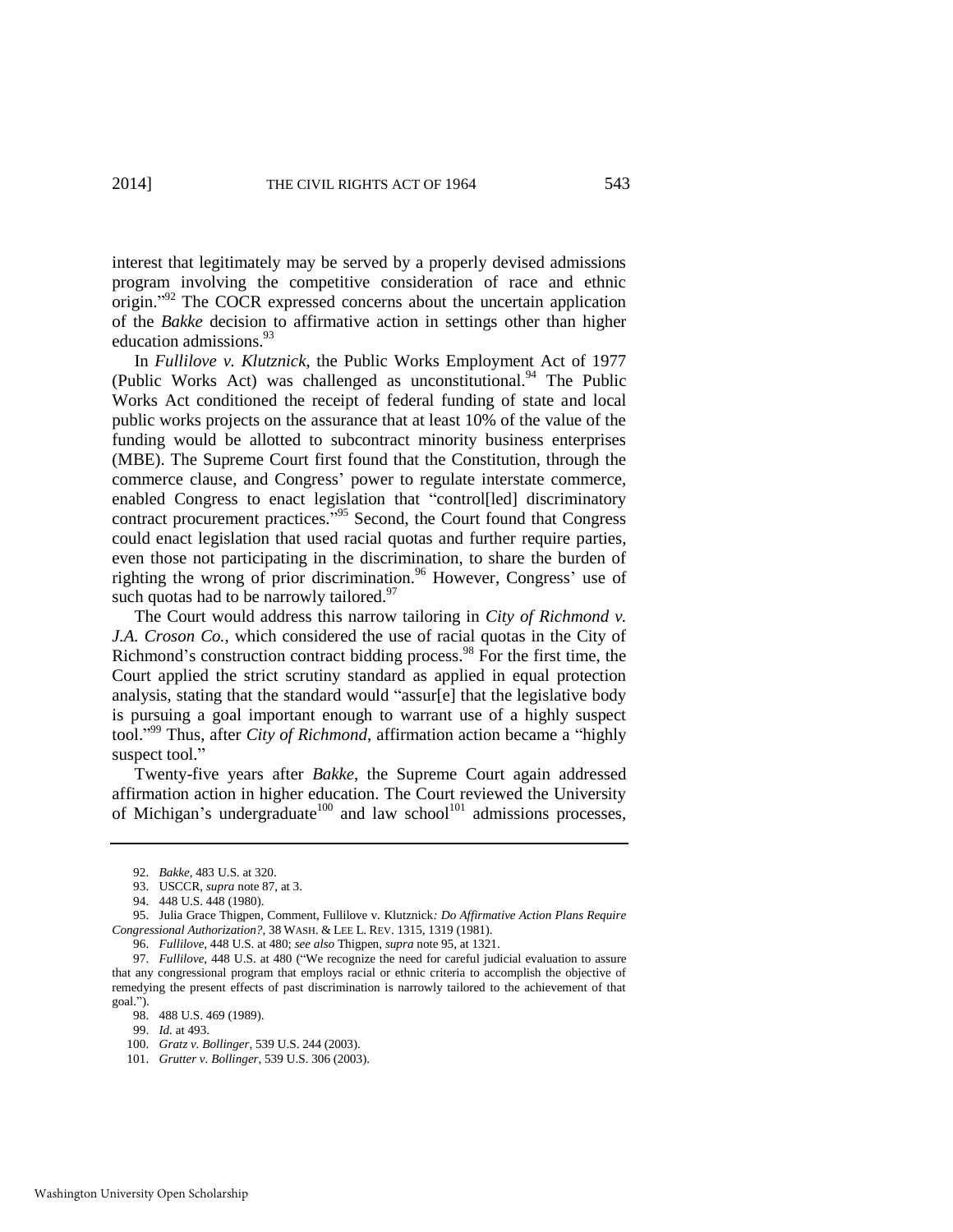which employed different forms of racial quotas. The Court held that the University's undergraduate program point system that awarded points to minorities did not hold up to strict scrutiny.<sup>102</sup> On the other hand the law schools admissions process, which was a "highly individualized, holistic review of each applicant's file," stood up to strict scrutiny and was constitutional.<sup>103</sup> Justice O'Connor famously concluded her decision by stating the expectation "that 25 years from now, the use of racial preferences will no longer be necessary to further the interest approved today." 104

A little over a decade into Justice O'Connor twenty five-year limit on affirmative action, and almost fifty years after the enactment of the Civil Rights Act of 1964, the Supreme Court was asked to decide whether Michigan's constitutional amendment banning affirmative action was constitutional.<sup>105</sup> In *Schuette v. Coalition to Defend Affirmative Action*, the justices disagreed as to whether the case was an affirmative action case, or as Justice Kennedy, writing for the majority, argued, about "who may resolve [the debate about racial preferences]".<sup>106</sup> In a 6-2 decision, the Supreme Court held that Michigan's constitutional amendment banning affirmative action was constitutional. However, it was Justice Sotomayor's dissent, joined by Justice Ginsburg, that pointed to the history that affirmative action sought to put behind us, stating, "it is a history that still informs the society we live in, and so it is one we must address with candor." <sup>107</sup> Citing literacy tests, grandfather clauses, and post-*Brown* political restructuring, Justice Sotomayor argued that, under the "'political-process doctrine,'" the majority disregarded *stare decisis* by upholding the political restructuring by Michigan's amendment to ban affirmative action.<sup>108</sup> Moreover, Justice Sotomayor noted that the admissions policies banned by Michigan's constitutional amendment all met the strict scrutiny standard under *Grutter* "and thus already constituted the least restrictive ways to advance Michigan's compelling interest in diversity in higher education."<sup>109</sup>

- 106. *Id.* at 1638.
- 107. *Id.* at 1654 (Sotomayor, J., dissenting).

108. *Id.* at 1653 (citing Hunter v. Erickson, 393 U.S. 385, 391 (1969), Washington v. Seattle School Dist. No. 1, 458 U.S. 457, 467 (1982)). The political-process doctrine states that "[w]hen the majority reconfigures the political process in a manner that burdens only a racial minority, that alteration triggers strict judicial scrutiny." *Id.*

109. *Id.* at 1660.

<sup>102.</sup> *Gratz*, 539 U.S. at 271–272.

<sup>103.</sup> *Grutter*, 539 U.S. at 337.

<sup>104.</sup> *Id.* at 343.

<sup>105.</sup> Schuette v. Coalition to Defend Affirmative Action, 134 S. Ct. 1623, 1629 (2014).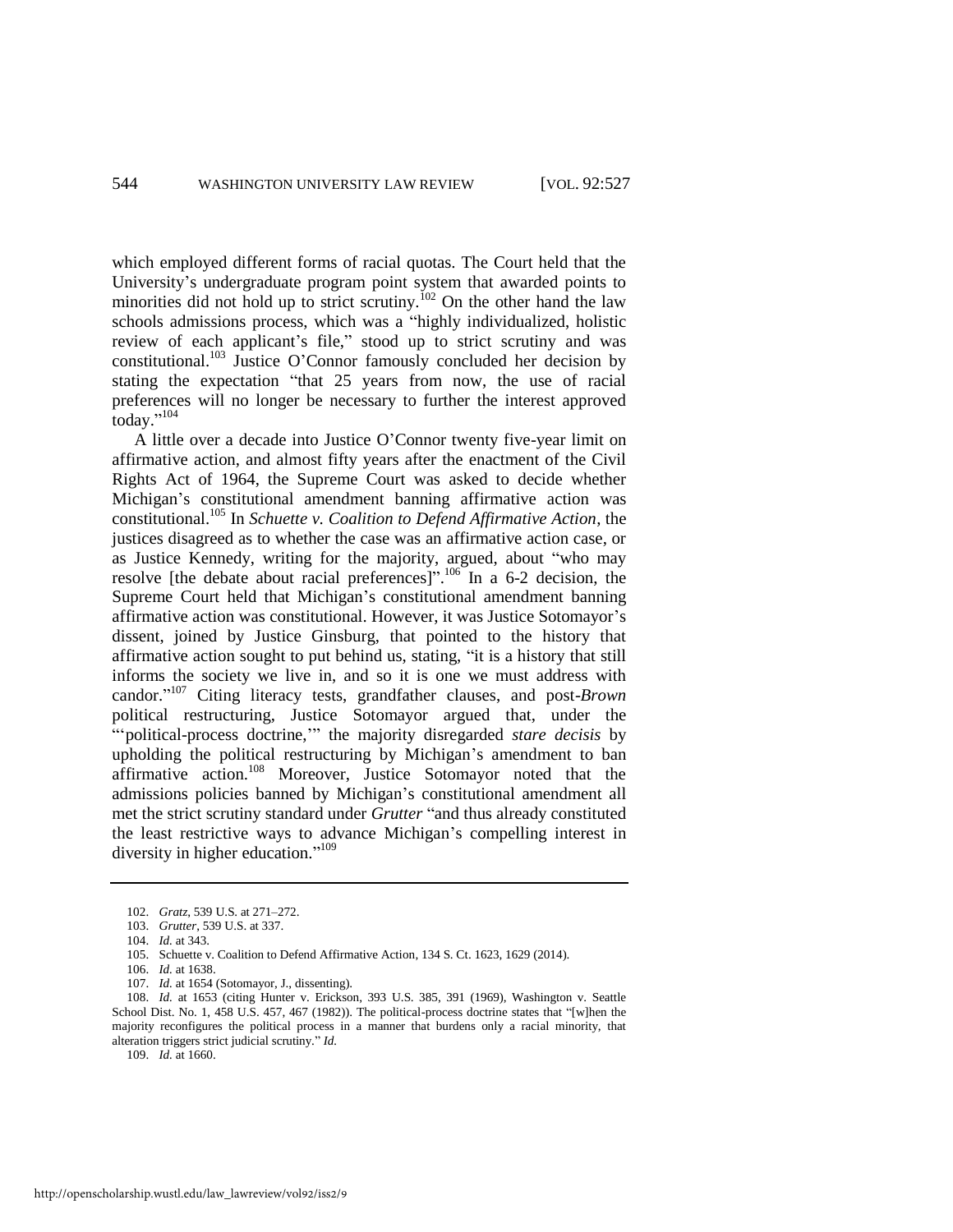Justice Sotomayor's dissent noted that racial disparities are facts not only in our history, but are a part of our present society. She argued that we are choosing to ignore current racial disparities and warned against the evisceration of affirmative action, a necessary tool in fulfilling the promise of the Civil Rights Act of 1964.<sup>110</sup> Unfortunately, other tools that are necessary to fulfill that promise have also moved away from prioritizing the application of the Civil Rights Act of 1964 to eliminating racial discrimination.

# *B. The Changing Focus of the EEOC*

The EEOC has also been vital in the implementation of the Act's promise. The scope of the EEOC's authority was originally limited to receiving and investigating complaints, providing statistics, and researching discrimination in employment.<sup>111</sup> Importantly, the EEOC did not begin with the authority to bring actions against employers. This important aspect of the EEOC's work today came about in 1972, with the enactment of the Equal Employment Act.<sup>112</sup> Until this time, the EEOC lacked the power to effectuate change. In addition, the EEOC suffered from significant organizational and administrative problems for the first seven years of its existence.<sup>113</sup> These structural problems, including inadequate staffing, would persist and affect the EEOC's ability to implement the promise of the Civil Rights Act of 1964. Notwithstanding the difficulties in getting the EEOC on its feet, so to speak, the EEOC was able to force changes to the employment practices of several large national employers, including AT&T, General Electric, General Motors, Ford, and  $Sears$ <sup> $114$ </sup>

Soon after the restructuring of the EEOC, President Carter shifted the enforcement of the Equal Pay Act of 1963 and the Age Discrimination Act of 1967 from the Department of Labor to the EEOC.<sup>115</sup> These additional enforcement responsibilities immediately impacted the number of charges it received. In 1978, the EEOC received further responsibilities when

<sup>110.</sup> *Id.* at 1683.

<sup>111.</sup> Anne Noel Occhialino and Daniel Vail, *Why the EEOC (Still) Matters*, 22 HOFSTRA LAB. & EMP. L.J. 671, 672–73 (2005). *Why the EEOC (Still) Matters* provides a complete overview of the EEOC from when it opened its doors through the 2000s, detailing its organizational changes as well as its changing responsibilities, and gives the number of matters handled from 1965 through about 2004.

<sup>112.</sup> *Id.* at 677.

<sup>113.</sup> *Id.* at 672–66.

<sup>114.</sup> *Id.* at 679–80.

<sup>115.</sup> *Id.* at 681–82.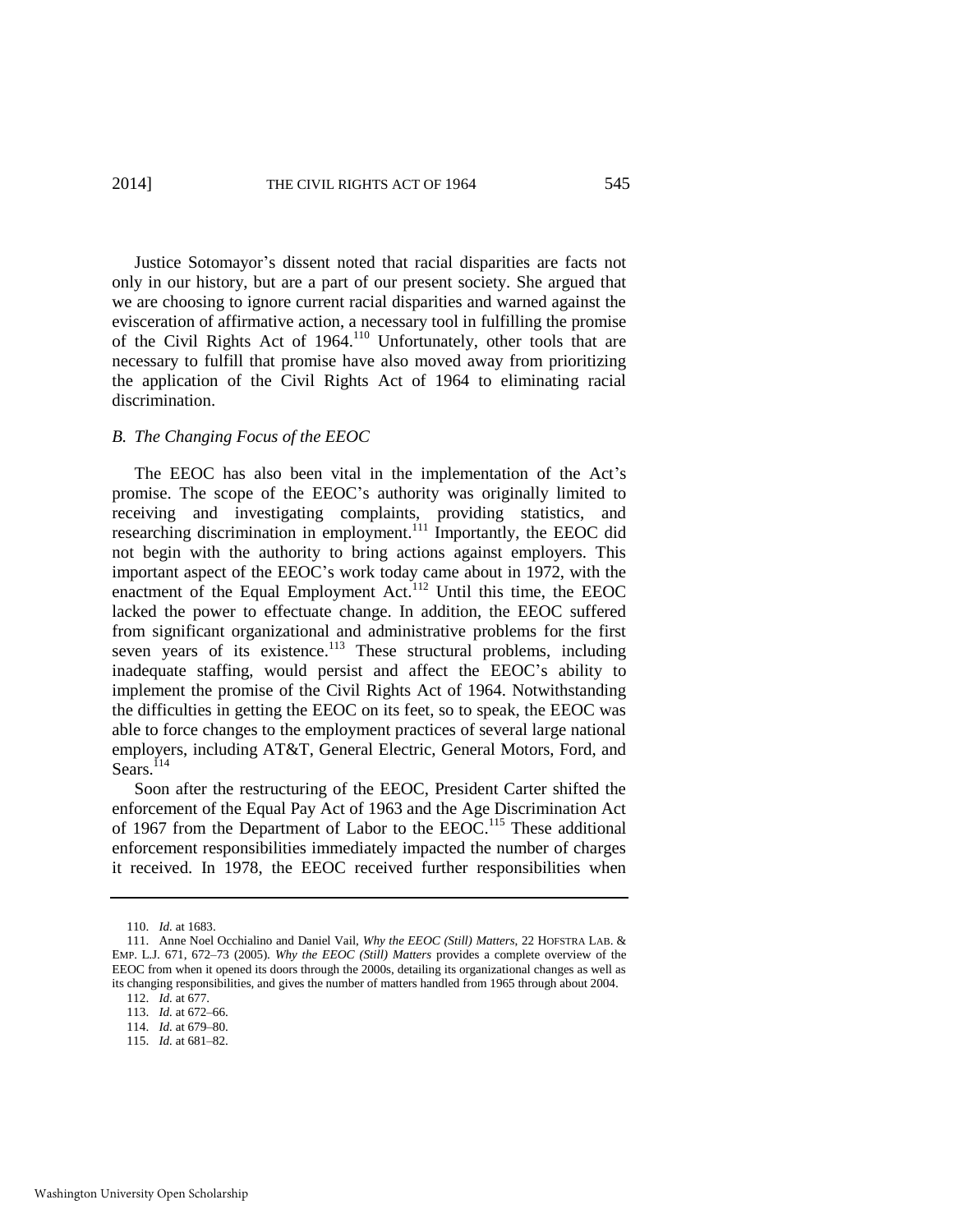Congress amended Title VII to encompass the Pregnancy Discrimination Act of 1978.<sup>116</sup> It was at this time that the Commission also began to see a shift in the types of charges it received and pursued. In the early 1980s, there was an increase in charges of age discrimination, and the EEOC also began to see an increase in the number of sexual discrimination charges.<sup>117</sup> The increase in sex discrimination charges is pertinent to the discussion herein of the challenges faced by the courts in interpreting the term "sex" and the expansion of Title VII to areas not anticipated when President Kennedy discussed the need for a comprehensive civil rights law.

Although the EEOC would be plagued with understaffing and a lack of funds, in the 1990s, the its responsibilities in other areas increased again with the expansion of Title VII to disabled employees through the American with Disabilities Act of 1990, the Older Workers Benefit Protection Act of 1990, and the Civil Rights Act of 1991.<sup>118</sup> With these added responsibilities, the EEOC made significant strides in its charge and litigation process, including the implementation of alternative dispute resolution to be able to address its expanded responsibilities. The EEOC shifted focus. In 2009, President Obama signed the Lily Ledbetter Fair Pay Act.<sup>119</sup> In the years that have followed, the EEOC focused on hiring practices and equal pay. The Agency's strategic enforcement plan for fiscal years 2013–2016 lists the following priorities:

- 1. "Eliminating Barriers in Recruitment and Hiring. . . .
- 2. Protecting Immigrant, Migrant and Vulnerable Workers. . . .
- 3. Addressing Emerging and Developing Issues. . . .
- 4. Enforcing Equal Pay Laws. . . .
- 5. Preserving Access to the Legal System. . . .
- 6. Preventing Harassment through Systematic Enforcement and Targeted Outreach."<sup>120</sup>

Very recently, EEOC stated that it had "an agency[-]wide focus on sex discrimination and equal pay issues for women."<sup>121</sup> This shift to focus on

<sup>116.</sup> *Id.* at 682.

<sup>117.</sup> *Id.* at 683.

<sup>118.</sup> *Id.* at 686.

<sup>119.</sup> Pub. L. No. 111-2 (2009).

<sup>120.</sup> *Strategic Enforcement Plan FY 2013–2016*, EEOC (Dec. 17, 2012), http://www.eeoc.gov/ eeoc/plan/sep.cfm.

<sup>121.</sup> Scott Flaherty, *Equal Pay, Working Parents Top EEOC Priorities, Official Says*, LAW360 (June 5, 2014), http://www.law360.com/articles/545338/equal-pay-working-parents-top-eeoc-priorities -official-says.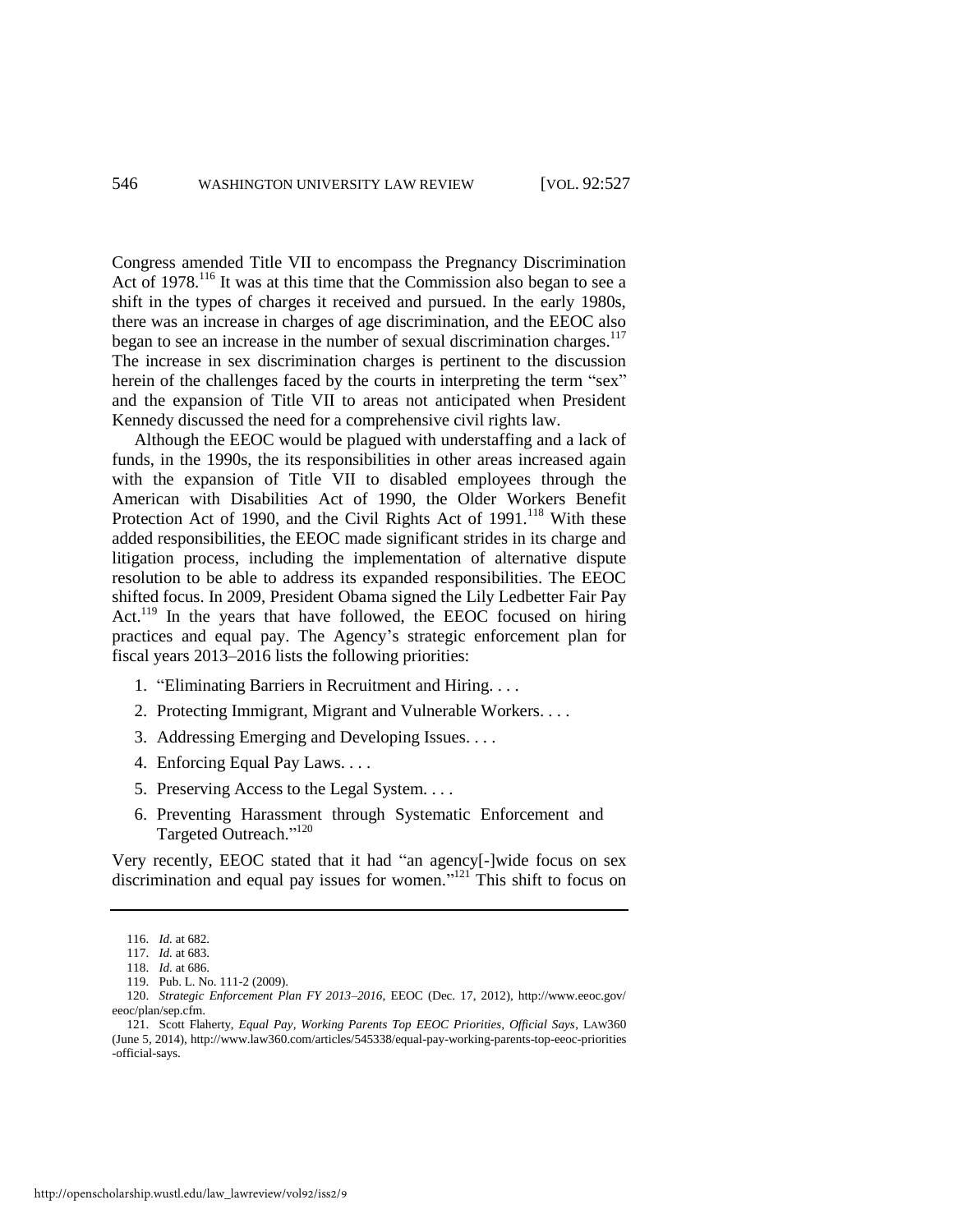sex discrimination began forty years ago with the advancement of the women's movement and organizations such as the National Organization for Women ("NOW"), specifically established to promote Title VII with respect to women's rights and to combat negative connotations of the women's rights.<sup>122</sup> Notably absent is a priority by the EEOC to bring claims based on race.

# *C. Expansion of the Promise of the Civil Rights Act of 1964*

The interpretation of the term "sex" in the Civil Rights Act of 1964, with little help from the limited legislative history, has been essentially defined by the courts. Interpreted initially to describe the male and female gender, notions of gender identity and gender stereotyping have come to shape the courts' analysis of "sex" under Title VII of the Civil Rights Act of 1964.

# *1. Interpretation of Title VII's Prohibition Against Forms of Sex Discrimination*

Federal courts, noting the limited legislative history due to the speed and context with which "sex" was added to Title VII, initially held that the plain meaning of "sex" did not extend to transsexuals.<sup>123</sup> These courts looked to the plain meaning of the term "sex" and defined "sex" under Title VII as being limited to the differences between men and women.<sup>124</sup> Particularly important to these courts was that later legislation did not change the language of Title VII to be more inclusive. Because of this, courts refused to extend the reach of Title VII where the legislature had chosen not to do so, given the opportunity. In *Holloway v. Arthur Andersen & Co.*, the Ninth Circuit further noted that "[s]everal bills ha[d] been introduced to amend the Civil Rights Act to prohibit discrimination against 'sexual preference'" and that "[n]one ha[d] been enacted into law."<sup>125</sup> *Holloway* was the first time an appellate court addressed transsexual discrimination. When Holloway was employed at Arthur Anderson, she appeared as a male but soon after being employed, began

<sup>122.</sup> *See* Rosenberg, *supra* not[e 1,](#page-1-2) at 1152.

<sup>123.</sup> *See, e.g.*, Ulane v. Eastern Airlines, Inc., 742 F.2d 1081 (7th Cir. 1984); Sommers v. Budget Marketing, Inc., 667 F.2d 748 (8th Cir. 1982); Holloway v. Arthur Andersen & Co., 566 F.2d 659 (9th Cir. 1977).

<sup>124.</sup> Brian P. McCarthy, *Trans Employees and Personal Appearance Standards Under Title VII*, 50 ARIZ. L. REV. 939, 945 (2008).

<sup>125.</sup> *Holloway*, 566 F.2d at 662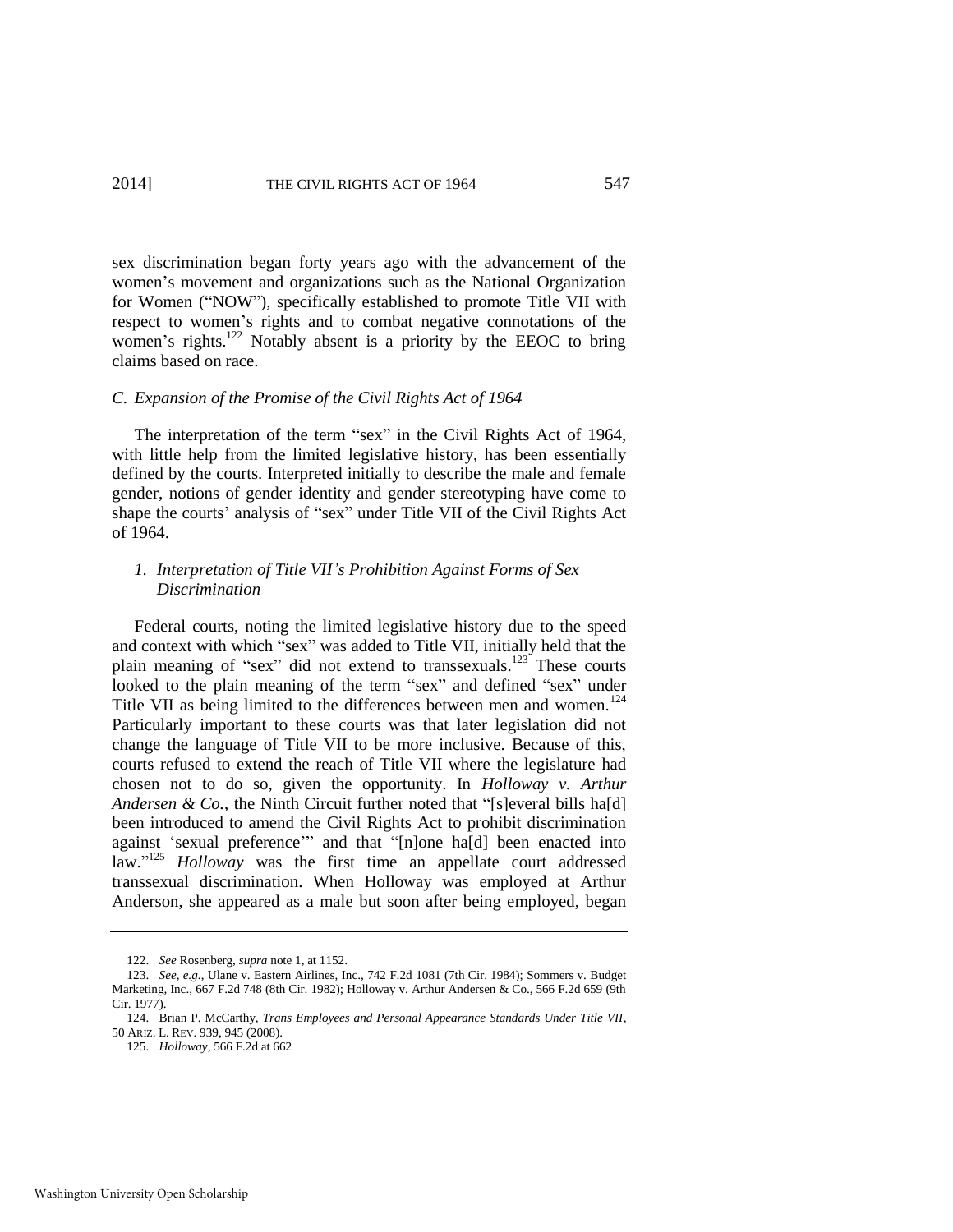female hormone treatments. A few years later she informed her employer she would be undergoing surgery for anatomical change to female. In that same year, she requested that her human resource paperwork reflect her name as Ramona rather than Robert.<sup>126</sup> Although the majority determined that this was a sexual preference case, and that Title VII did not protect against transgender discrimination, the dissent in the case viewed the issue differently. The dissent argued that the case was in fact a sexual discrimination case because Holloway had been terminated because she was a woman and the fact that she had not been born a woman was not relevant to the analysis under Title VII and that a different analysis should have occurred in the trial court and by the majority, and thus, the dismissal should be vacated and the case remanded. $127$ 

In *Price Waterhouse v. Hopkins*,<sup>128</sup> the Supreme Court introduced "sexual stereotyping" into the analysis of sexual discrimination under Title VII. Hopkins, in her candidacy for partnership at Price Waterhouse, was advised to be more feminine and specifically, to adjust not only how she walked, but also how she spoke, dressed, and wore her hair, makeup and jewelry.<sup>129</sup> *Price Waterhouse v. Hopkins* held that the Hopkins had been discriminated against because she was a woman and because the defendant had certain notions of how women should behave. The Court noted that although Hopkins was criticized for being aggressive, aggressiveness was in fact required for her job, and held that Hopkins' gender, specifically gender stereotyping, played a motivating part in the decision to not make Hopkins a partner.<sup>130</sup>

In the cases that followed *Price Waterhouse*, courts readily applied sexual stereotyping to cases in which traditional notions of gender, including appearance and behavior, were at issue. For example, in *DeSantis v. Pacific Telephone & Telegraph Co.*, the Ninth Circuit found discrimination where a male employee did not appear to conform to traditional characteristic notions of his gender.<sup>131</sup> However, some courts stopped at applying *Price Waterhouse* to cases brought under Title VII for transgender and transsexual discrimination,<sup>132</sup> distinguishing *Price* 

- 131. 608 F.2d 327 (9th Cir. 2001).
- 

132. *See* Oiler v. Winn-Dixie La., Inc., No. Civ.A. 00–3114, 2002 WL 31098541, at \*6 (E.D. La. Sept. 16, 2002) ("This is not just a matter of an employee of one sex exhibiting characteristics

<sup>126.</sup> *Id.* at 661.

<sup>127.</sup> *Id.* at 664.

<sup>128. 490</sup> U.S. 228 (1989). 129. *Id.* at 235.

<sup>130.</sup> *Id.* at 244.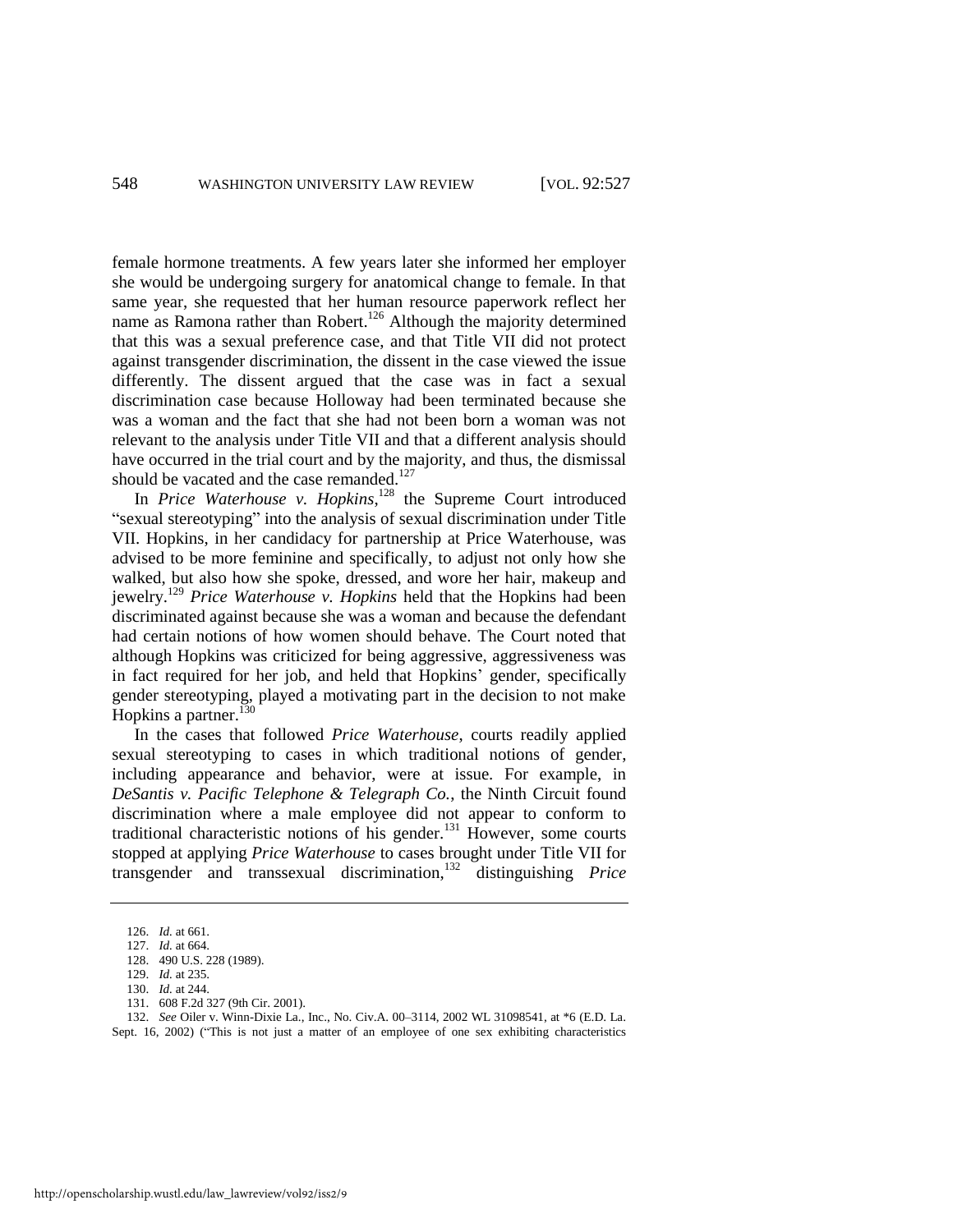*Waterhouse* by "concluding that the decision by a transgender person to present as a different sex than his or her birth-assigned sex constitutes a wholly different form of gender nonconformity."<sup>133</sup> Emerging legal arguments in transgender discrimination have focused on the principle of sexual stereotyping laid out in *Price Waterhouse,* and have argued gender nonconformity is a basis of extending Title VII to transgender discrimination. The District Court for the District of Columbia is the only court to hold that Title VII applies *per se* to transgender discrimination.<sup>134</sup> Interestingly, the approach in *Schroer v. Billington* reflects the dissent in *Holloway v. Arthur Andersen & Co.*, stating that the "Library's refusal to hire Schroer after being advised that she planned to change her anatomical sex by undergoing sex reassignment surgery was literally discrimination 'because of . . . sex.'"<sup>135</sup>

#### *D. Unfulfilled Promises: Racial Discrimination in Employment*

Whereas the promise of the Civil Rights Act of 1964 has been extended to areas of sexual discrimination through application by the courts, and extended to disability discrimination by the legislature, the Act clearly always applied to racial discrimination.<sup>136</sup> However, diversity in many sectors of employment remains low, indicating that there have been some limitations on the application of Title VII in certain professions. Notably, one of these professions is the legal profession. These limitations with respect to women attorneys and attorneys of color were highlighted by Professor Nancy Levit.<sup>137</sup> Unfortunately, there has been no improvement with respect to diversity in the statistics discussed by Professor Levit. A

<span id="page-23-0"></span>associated with the opposite sex. This is a matter of a person of one sex assuming the role of a person of the opposite sex.").

<sup>133.</sup> Jason Lee, *Lost in Transition: The Challenges of Remedying Transgender Employment Discrimination under Title VII*, 35 HARV. J.L. & GENDER 423, 435 (2012); *see also* Etsitty v. Utah Transit Authority, 502 F.3d 1215, 1222 (10th Cir. 2005) (stating that Title VII only extended to transgender discrimination "if they are discriminated against because they are male or because they are female.").

<sup>134.</sup> *See* Schroer v. Billington, 577 F. Supp. 2d 293 (D.D.C. 2008).

<sup>135.</sup> *Id.* at 308.

<sup>136.</sup> Kimberly A. Yuracko, *The Antidiscrimination Paradox: Why Sex Before Race?*, 6 (Northwestern University School of Law, Working Paper No. 183, 2009), *available at* http://scholarlycommons.law.northwestern.edu/facultyworkingpapers/183 (noting that "[a]lthough Title VII prohibits employment discrimination based on both race and sex, race was its primary target"); *see also* Rosenberg, *supra* not[e 1,](#page-1-2) at 1151.

<sup>137.</sup> Nancy Levit, *Lawyers Suing Law Firms: The Limits on Attorney Employment Discrimination Claims and the Prospects for Creating Happy Lawyers*, 73 U. PITT. L. REV. 65, 70 (2011).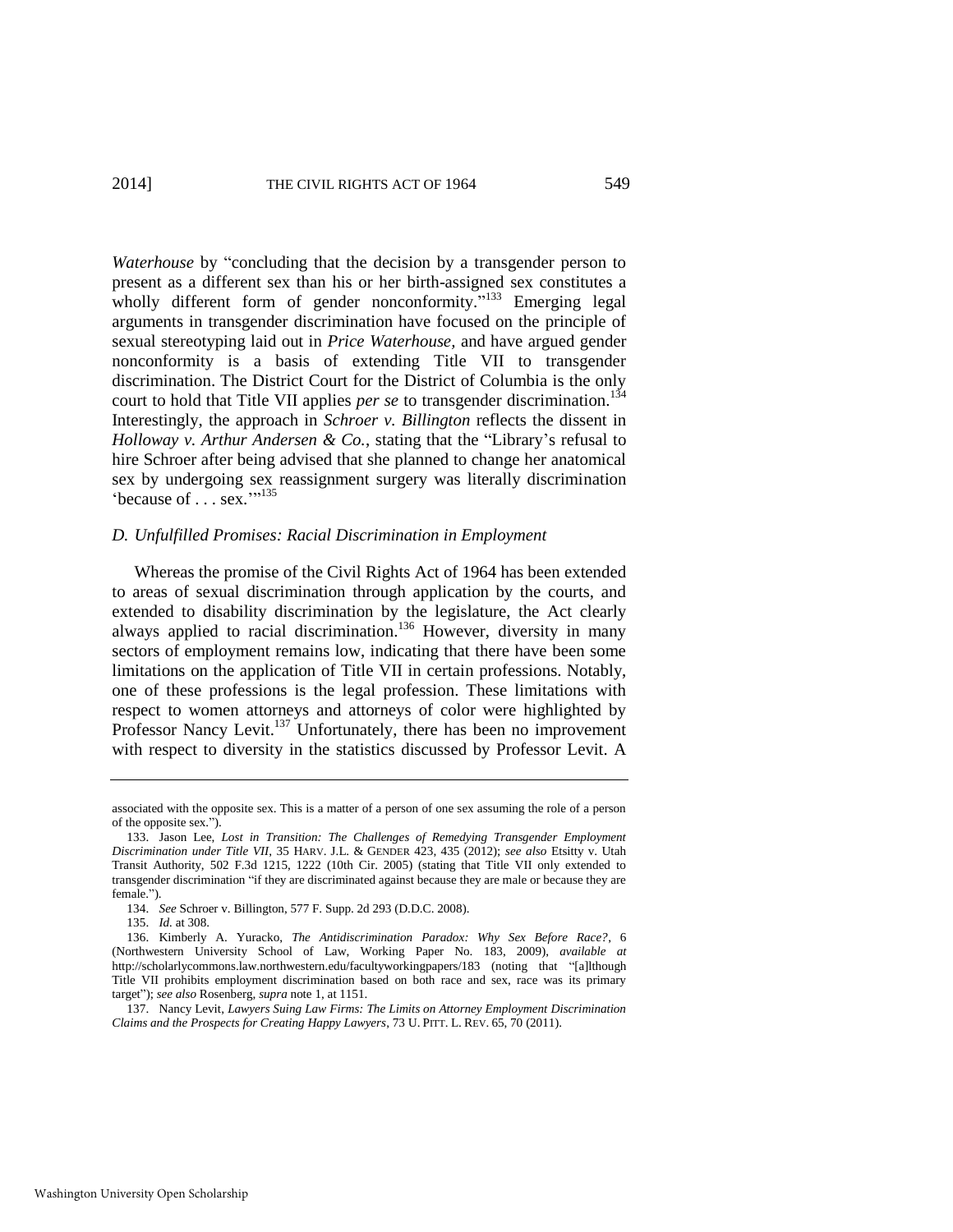recent American Lawyer article summarized the current situation as follows:

 In 2013, only 1.9 percent of partners—one in 54 at the 223 firms that submitted data for our Diversity Scorecard—were black, a percentage that hasn't changed in five years. For black women partners, the numbers are even worse: They average just one in every 170 partners in our surveyed firms, half the number of black male partners, according to data collected by the National Association for Law Placement.

 For black associates, the situation is not much better. The recession was a disaster for lawyers of all minorities at large firms; they were almost twice as likely to be laid off as their white peers. Between 2008 and 2009, the number of minority lawyers at the nation's largest firms dropped by 9 percent, mostly associates. But while the numbers of Asian-American and Hispanic lawyers have since rebounded past prerecession levels, black lawyer head count has continued to slide. The percentage of black lawyers at the largest firms is now at a level not seen since 2000: 3 percent of all lawyers, down from 3.1 percent in  $2012$ <sup>138</sup>

Although the American Lawyer focused its discussion on the diversity crisis at large firms, Professor Levit notes that 70% of lawyers work for firms which have fewer than fifteen employees.<sup>139</sup> Title VII extends to businesses with twenty-five or more employees; however, the Equal Employment Act of 1972 extends Title VII to business having fifteen or more employees. Thus, as an initial matter, with respect to diversity and disparities in the legal profession, for 70% of lawyers, Title VII does not even apply.

Moreover, the realities of the legal profession make employment discrimination actions difficult for lawyers generally. Most lawyers are subject to employment agreements requiring that such disputes be arbitrated.<sup>140</sup> With respect to disparate treatment, litigations that have gone forward have been limited by the lack of required comparator evidence.<sup>141</sup> Litigants have been forced to rely on circumstantial evidence, $142$  and

<sup>138</sup>*.* Triedman, *supra* not[e 10.](#page-3-0) 

<sup>139.</sup> Levit, *supra* not[e 137,](#page-23-0) at 70.

<sup>140.</sup> *Id.*

<sup>141.</sup> *Id.* at 72–74. 142. *Id.* at 74–75.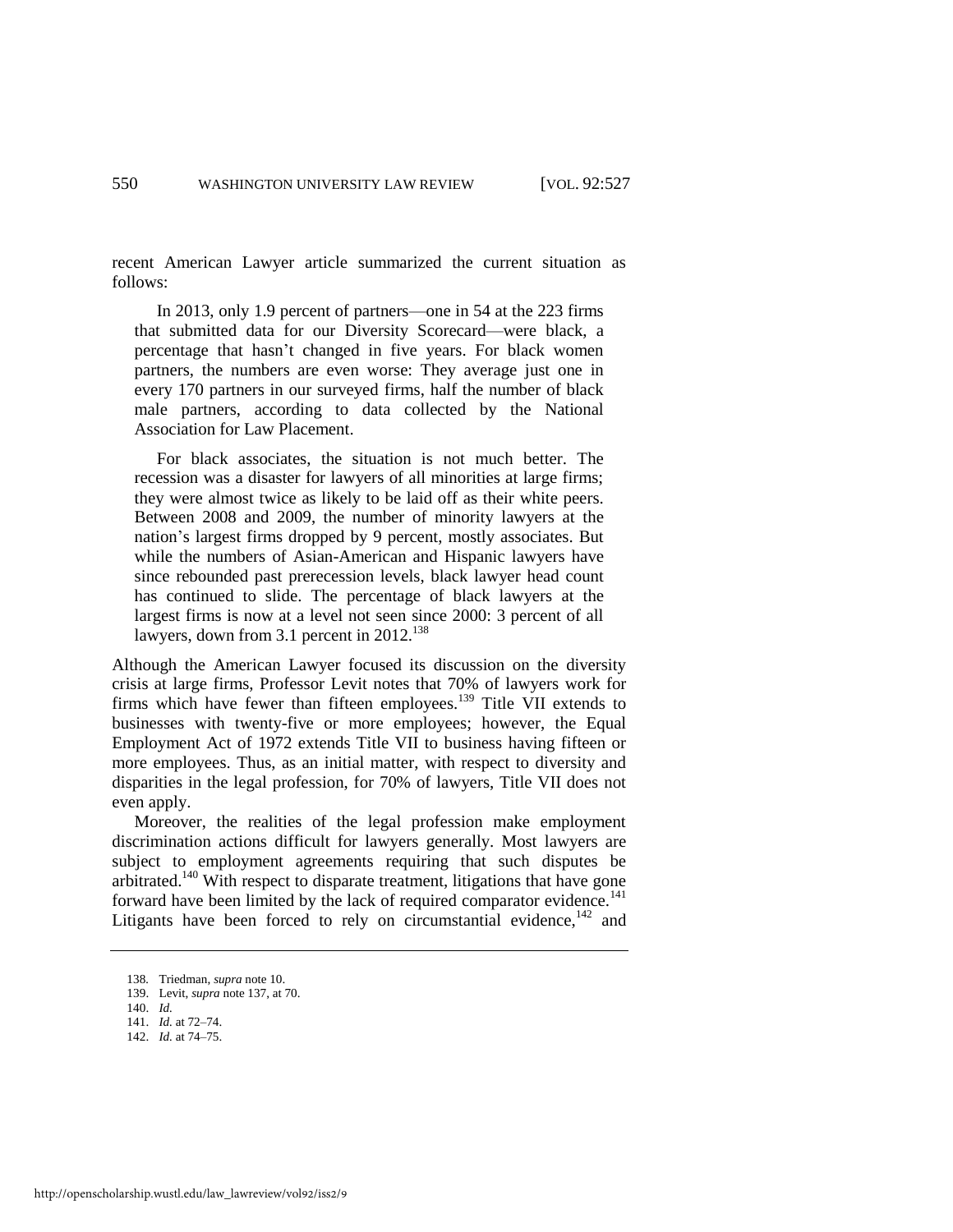statistical comparisons of disparate impact and systemic disparate treatment do not provide needed case specific evidence.<sup>143</sup>

"The numbers do not lie."<sup>144</sup> In the past fifty years, the promise of the Civil Rights Act of 1964 has been extended to a number of areas, particularly as it related to sex discrimination, through the application of Title VII in areas such as sexual orientation discrimination, gender identity discrimination, same-sex bias, and through the ADA, disability discrimination.<sup>145</sup> As noted herein, equal pay and flexible work schedules, as they affect women in the workplace, is the current focus of the EEOC. However, the numbers with respect to racial disparities indicate that while the Civil Rights Act of 1964 continues to be expanded to provide needed protection in areas other than race, the changed focus by the EEOC and eating away of affirmative action have been limiting.

As we embark on the next 50 years, what more can we do to continue to expand the reach of the Civil Rights Act of 1964 without adversely impacting its mission to address racial discrimination and the effect of past racial discrimination particularly in employment?

#### IV. FULFILLING A PROMISE: THE NEXT 50 YEARS

Race and color have historically been difficult issues to confront. There is no question that the three Civil Rights Acts were born of the pox of slavery. The expanding scope of the Civil Rights Act of 1964, the changing focus and specific focus of the EEOC, and the whittling away at affirmative action has provided a means by which race can be avoided or at least be given a back seat. Considering the transition of the Civil Rights Act of 1964 over the past 50 years, one wonders whether the promise of race equality will ever be fully achieved.

*Id.* 

<sup>143.</sup> *Id.* at 79–80.

<sup>144.</sup> Mellody Hobson, Color blind or color brave? (May 2014) (transcript available at http://www.ted.com/talks/mellody\_hobson\_color\_blind\_or\_color\_brave/transcript). Hobson notes "significant, quantifiable racial disparities that cannot be ignored, in household wealth, household income, job opportunities, [and] healthcare." Rejecting the notion of color blindness, similarly rejected by the *Fullilove* Court, as merely ignoring the problem, Hobson proposes that we move towards being a "color brave" society:

So right now, what I'm asking you to do, I'm asking you to show courage. I'm asking you to be bold. As business leaders, I'm asking you not to leave anything on the table. As citizens, I'm asking you not to leave any child behind. I'm asking you not to be color blind, but to be color brave, so that every child knows that their future matters and their dreams are possible.

<sup>145.</sup> Rosenberg, *supra* note [1,](#page-1-2) at (noting that "although the Act was designed to end discrimination against African-Americans, women have greatly benefited[,] largely because of the political mobilization of women that occurred in the late 1960s and early 1970s").